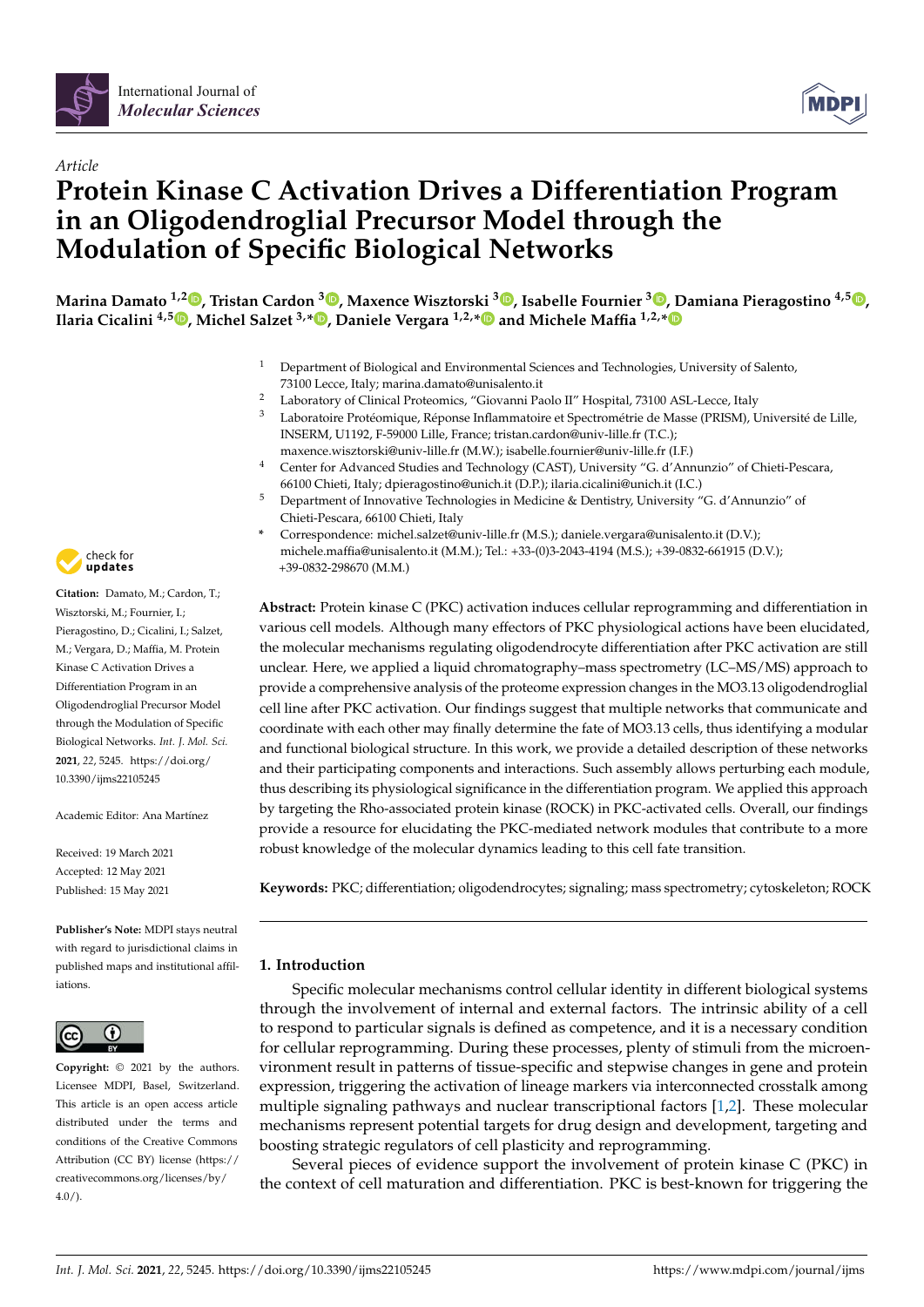differentiation of human U937 myeloid leukemia cells into immature macrophage-like cells [3]. PKC also plays a role in controlling epidermal differentiation and cutaneous homeostasis [4]. Moreover, it was demonstrated that N-methyl-D-aspartate receptors (NMDARs) stimulate the differentiation of multipotent juvenile sub-ventricular zone (SVZ) cells into oligodendrocytes through PKC activation [5]. As well as contributing to the normal physiological responses, including neuroprotection and cell cycle regulation [6], PKC is a central hub that controls a broad variety of downstream-signaling pathways associated with clinical disorders, including cancer [7] and neurodegenerative diseases, such as multiple sclerosis, Alzheimer and Parkinson [8–10]. The above evidence focuses the attention on PKC due to its central role in several physiopathological conditions and prompts us to investigate the mechanisms underlying PKC action in the context of oligodendrocyte differentiation.

In the central nervous system (CNS), remyelination primarily occurs from oligodendrocyte precursor cells (OPCs) that migrate to the lesion sites and differentiate into mature myelinating oligodendrocytes [11,12]. An enhanced oligodendrogenesis from OPCs has been observed after demyelination, suggesting that OPCs represent the major cellular targets to boost remyelination [13]. Genetic, epigenetic, and proteomic cues drive the oligodendrocytes differentiation. In this scenario, mass spectrometry (MS) has evolved in terms of sensitivity and specificity, thus representing a robust platform to analyze complex biological samples [14] and processes, which are studied as dynamic molecular networks [15]. MS approaches have been employed to establish a human oligodendrocytes (OLs) reference proteome database [16] and to define changes in protein expression during the process of OPCs maturation into OLs [17]. MS studies were also applied to define the heterogeneous nature of OPCs. For instance, Bribian and colleagues demonstrated that different metabolic patterns characterized OPCs in relation to their stage of maturity, thus affecting the proper design of pharmacological and cellular therapies for demyelinating diseases [18].

Here, we applied a label-free mass spectrometry (MS) approach to define the molecular response to PKC activation in the MO3.13 oligodendroglia cell model. In these cells, the activation of a differentiation program after PKC activation has been previously demonstrated [19–23], but, until now, never described at a comprehensive molecular level. We found that PKC activation drives a gliogenesis program associated with the modulation of other biological processes, including cytoskeletal remodeling, cell cycle and metabolism.

Overall, these results provide a resource for elucidating the PKC mediated signaling network able to lead a maturation process in MO3.13 cells.

### **2. Results**

# *2.1. Phorbol 12-Myristate 13-Acetate (PMA) Treatment Induces Phospho-PKC Activation and Regulates MO3.13 Proliferation and Differentiation*

To induce PKC activation, we stimulated MO3.13 cells with the diacylglycerol (DAG) analog PMA that acts by inducing the activation of DAG-sensitive PKC members. In accordance with previous reports, the molecule was used at the concentration of 100 nM for 96 h [19–23]. PMA induced rapid and sustained activation of PKC signaling, as revealed by Western blotting using a phospho-PKC substrate motif  $((R/K)XpSX(R/K))$  antibody (Figure 1A,B).

Furthermore, PMA treatment rapidly activated protein kinase B (AKT) substrates, myristoylated alanine-rich protein kinase C substrate (MARCKS) protein, the most prominent PKC cellular substrate, and extracellular-signal-regulated kinase (ERK) at 1 h (Figure 1C). Cotreatment of MO3.13 cells with PMA and PKC inhibitor Ro 31–8220 (1  $\mu$ M) completely inhibited PKC activation (Figure 1D).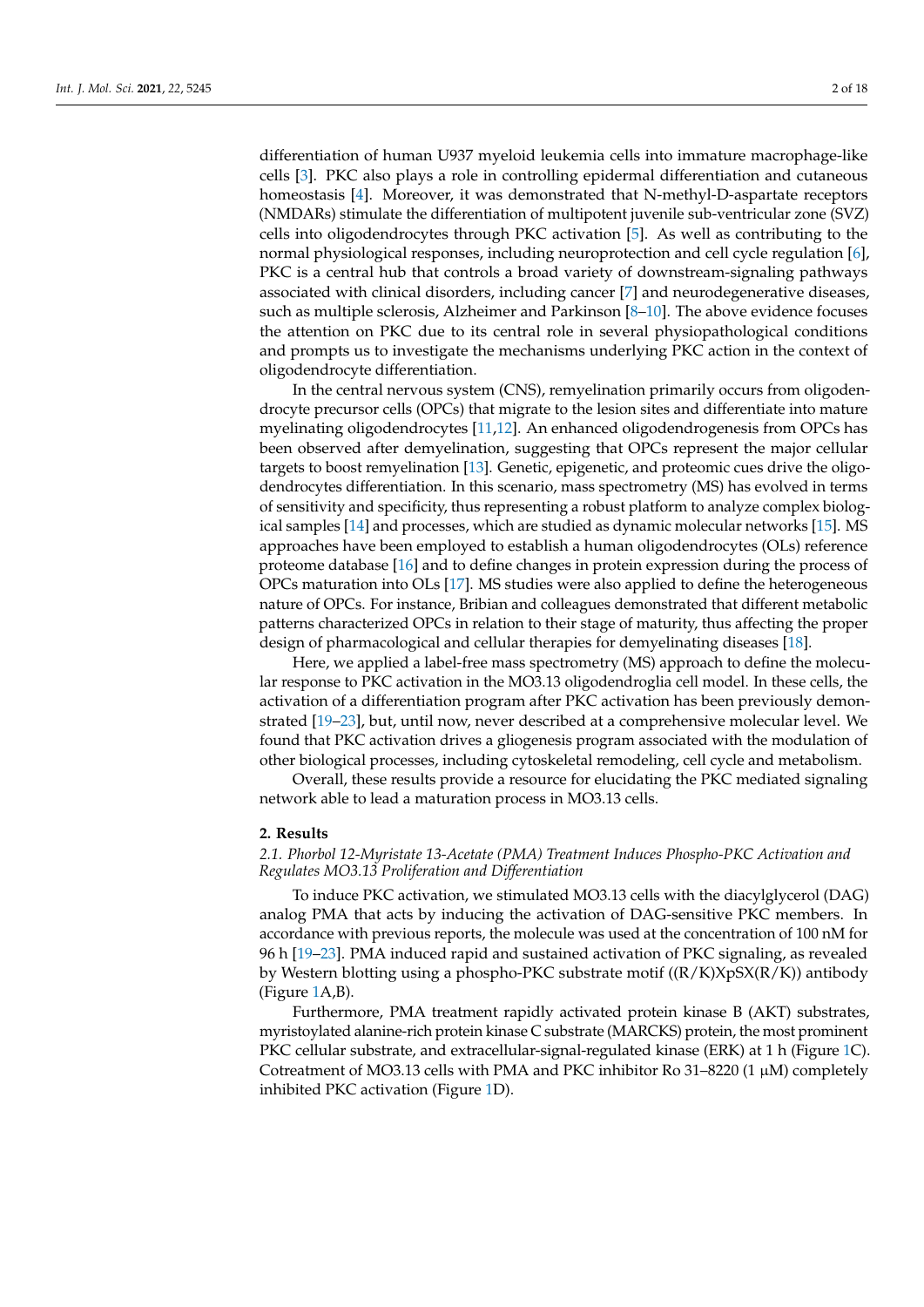

(R) or Lys (K) at the ⁻2 and ⁺2 positions. surrounded by Arg (R) or Lys (K) at the <sup>−</sup>2 and <sup>+</sup>2 positions. p38 was used as a loading control. (**B**) Western blot analysis after treatment with PMA and Ro 31-8220 (1  $\mu$ M) used alone and in combination for 1 h. p38 was used as a loading **Figure 1.** Phorbol 12-Myristate 13-Acetate (PMA) treatment induces phospho-protein kinase C (PKC) activation and MO3.13 differentiation. (A) Western blot analysis showing the activation rate of PKC substrates in MO3.13 c MO3.13 differentiation. (**A**) Western blot analysis showing the activation rate of PKC substrates in MO3.13 cells after 100 nM PMA short-term treatment (5 min and 15 min). An anti-phospho-PKC substrate motif ((R/K)XpSX(R/K)) antibody was used. This antibody specifically detects endogenous levels of cellular proteins only when phosphorylated at Ser residues (S) exhibiting the activation degree of PKC substrates after 96 h of PMA treatment compared to the control (CTR). p38 was used as a loading control. (**C**) Western blot analysis reporting the activation rate of AKT substrates, MARCKS and ERK proteins at 1 h of PMA treatment. (**D**) Western blot analysis reporting the activation of PKC substrates in MO3.13 cells, control. (**E**) Representative images of MO3.13 cells cultured in a normal condition medium (left) or treated with 100 nM PMA (right) for 96 h. Images were acquired using an inverted wide-field microscope (Olympus IX51). Scale bar 200 µm. (**F**) MO3.13 cell proliferation assessed by MTT test for 24 h, 48 h, 72 h and 96 h. Data were represented as the number of viable cells compared to the CTR, expressed as mean ± standard deviation (SD). \*\*\*\* *p*-value < 0.0001 by *t*-test. (**G**) Western blot analysis was performed on the whole-cell lysate using an anti-p27 antibody in MO3.13 cells treated with PMA for 48 h and 96 h. p38 was used as a loading control. (**H**) Western blot analyses using anti-β-tubulin3, anti-MBP, anti-GFAP, anti-E-cadherin, anti-Myc and anti-β-catenin antibodies were performed on the whole protein extract of MO3.13, CTR and treated conditions. p38 was used as a loading control. Western blot experiments were performed in triplicates.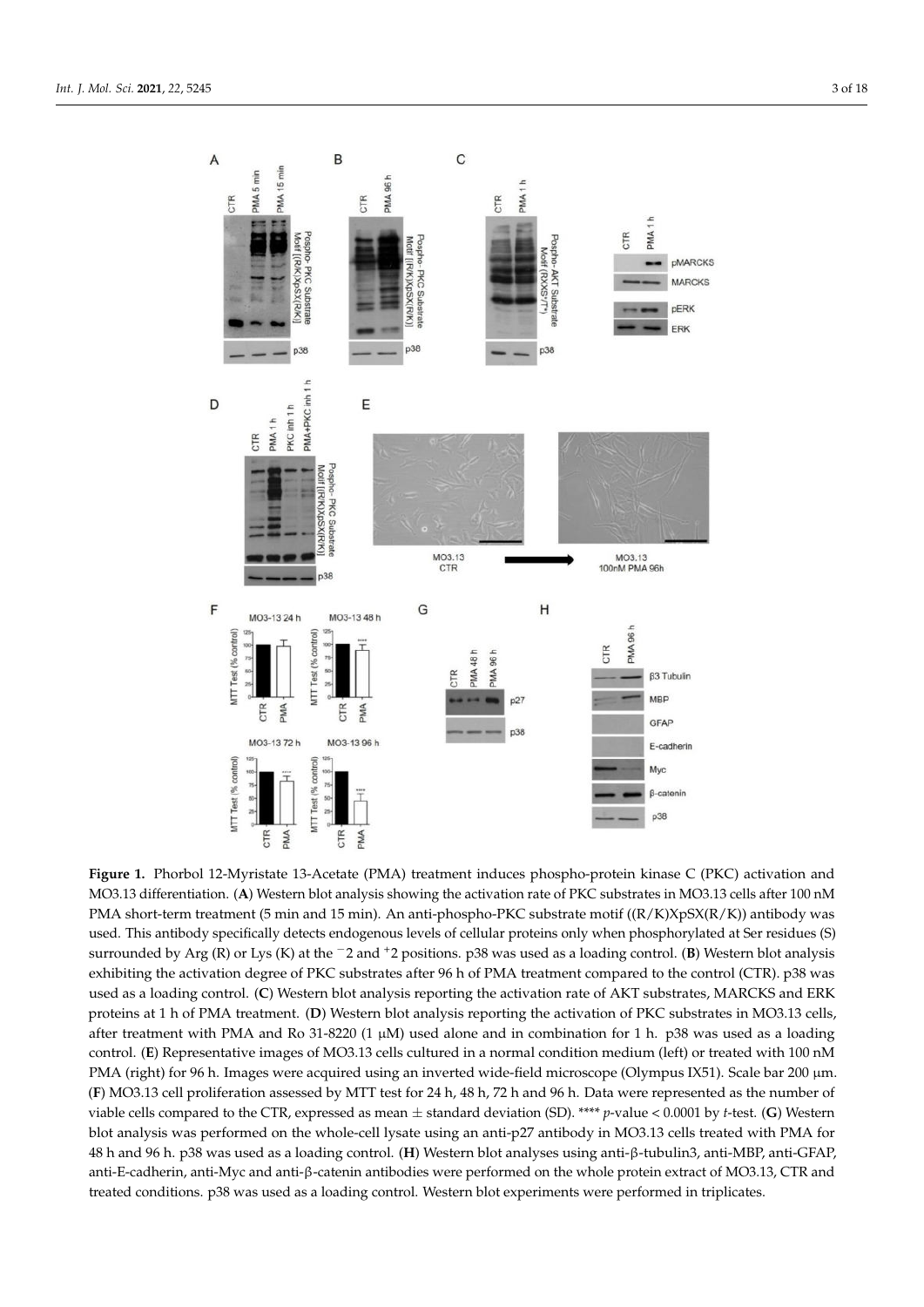PMA induced marked changes in cell morphology. After 96 h, MO3.13-treated cells acquired an elongated phenotype, passing from a polygonal to a spindle-shaped morphology (Figure 1E). Substantial differences were also observed in the proliferation rate of control (CTR) and treated cells as determined by the MTT test (Figure 1F). In detail, PMA treatment led to a significant growth inhibition compared to CTR cells and, following this, a considerable upregulation of p27 protein was observed through Western blot after PMA treatment (Figure 1G). The overexpression of p27, a well-known cyclin-dependent kinase inhibitor, is associated with the negative regulation of cell cycle progression and positive cell differentiation regulation [24,25].

To determine whether PMA treatment was also associated with a modified expression profile of lineage markers and transcriptional factors (TFs) linked to the differentiation process, the whole protein extracts of MO3.13 cells, CTR and treated, were analyzed by Western blot (Figure 1H). Myelin basic protein (MBP), the major myelin component of the CNS associated with OLs, along with β-III-tubulin (TubβIII), a marker of neuronal lineage, both increased in the treated cells. On the contrary, the expression of other lineage markers (GFAP and E-cadherin) was not detected by Western blotting in CTR and treated cells, thus excluding any differentiation into mature astrocytes or epithelial cells. This finding was accompanied by changes in the expression of TFs, such as Myc and β-catenin proteins that, controlling cell proliferation and reprogramming, are also important for oligodendrocyte differentiation [26,27].

Overall, PMA induces a specific and rapid activation of PKC signaling, reduces the cellular proliferation rate and modulates the expression of lineage markers, thus driving a differentiation program in MO3.13 cells.

# *2.2. Networks Modulated after PMA Treatment*

Next, we aimed to investigate more in detail the molecular changes associated with PKC activation. We took advantage of a label-free mass spectrometry high-throughput approach using proteins isolated from MO3.13 cells treated or not with PMA. More specifically, samples were lysed and trypsin-digested, as explained in the Materials and Methods section, and analyzed by high-performance liquid chromatography coupled to the tandem mass spectrometer (LC–MS/MS) Orbitrap Q-Exactive (Thermo Fisher, Waltham, MA, USA). After statistical validation using the Perseus software (1.6.2.1 version), 1465 unique proteins were identified as differentially expressed between CTR and PMA-treated cells (*p*-value < 0.05). In particular, the heat-map generated by Perseus segregated samples into two separated branches characterized by two clusters of up- and downregulated proteins (Figure 2A): 727 proteins resulted downregulated, while 738 proteins were upregulated after PMA treatment. Overall, this result highlights the large-scale proteome changes induced after PKC activation and supports the feasibility of our unbiased approach in revealing this molecular complexity.

The resulting MS dataset was then analyzed by the bioinformatics tool STRING 11.0 to perform a Gene Ontology (GO) analysis of enriched terms concerning biological processes, molecular functions and the Kyoto Encyclopedia of Genes and Genomes (KEGG) pathways (GO terms). GO analysis of downregulated proteins highlighted a statistical enrichment of proteins involved in biological processes related to cell cycle (FDR 4.09e−21), nitrogen compound metabolic process (FDR 2.64e−55), nucleic acid metabolic process (FDR 1.89e−48) and in KEGG pathways related to pyrimidine (FDR 3.49e−12) and purine metabolism (FDR 1.35e−09) and DNA replication (FDR 2.54e−14). It is well established the importance of cyclin-dependent kinase proteins (CDKs) in promoting transitions through the cell cycle and modulating transcription in response to specific signals [28]. Classical cell cycle CDKs, such as CDK1, CDK2, CDK6 and CDK9, as well as the regulatory protein G2/mitotic specific cyclin B1 (CCNB1), resulted significantly downregulated in our dataset. The cell-division cycle protein 20 (Cdc20) and members of the anaphase-promoting complex subunits (ANAPC7 and ANAPC4) also appeared statistically reduced. The downregulation of minichromosome maintenance complex proteins (MCM2–MCM7), which are involved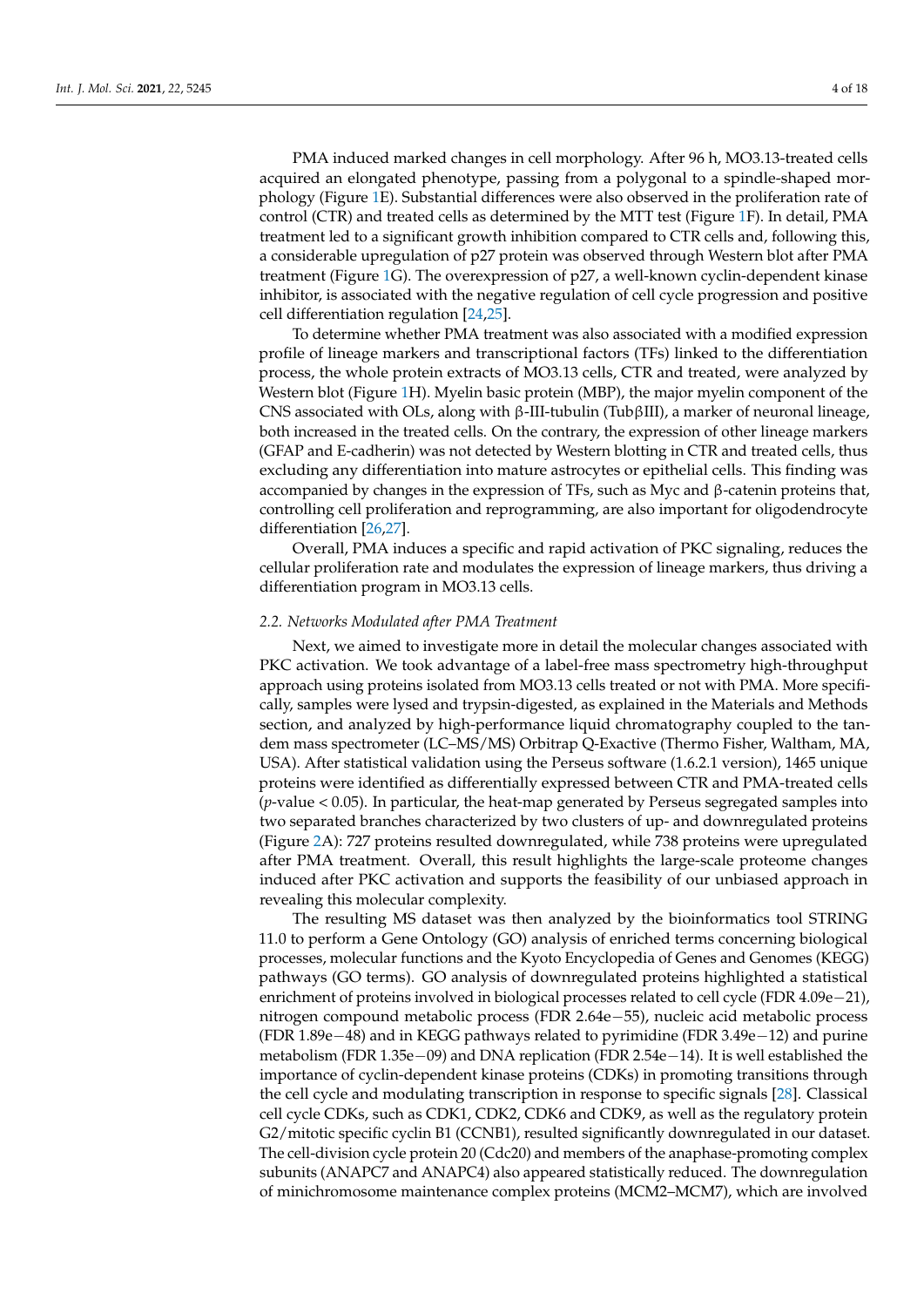in regulating DNA replication, was also observed in this group of proteins as similarly observed in other cellular models treated with PMA [29]. Proteomic analysis of the samples, treated for 48 h and 96 h with PMA, was performed, and the related heat map describes the experiment in Figure 2B. Profile plot of MCM family members, extracted from the dataset of differentially expressed proteins, reports the time-dependent downregulation of these proteins, reaching the maximum at 96 h (Figure 2B). A Western blot analysis confirmed the upregulation of phospho-PKC substrates at both time points (Figure 2B). Proteins related to the cell cycle KEGG pathway are visualized in Figure 2C.



**Figure 2.** *Cont*.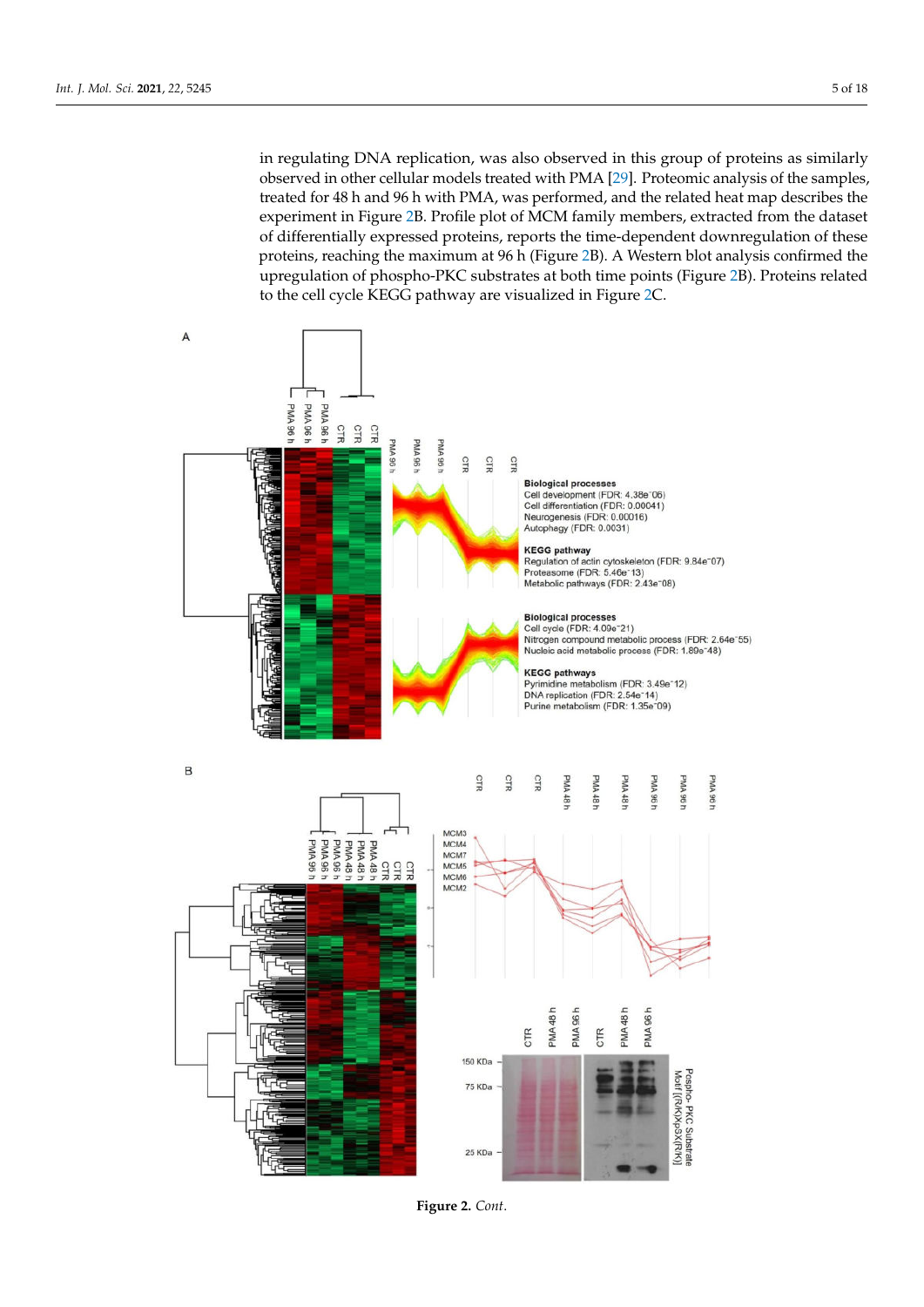$\mathsf{C}$ 



**Figure 2.** Networks modulated after PMA treatment. (**A**) Heat map based on Euclidean distance showing a significant separation between the CTR and the PMA treated conditions. Each row of the heat map represents a protein, and each column represents an independent sample. Two main clusters were identified from the hierarchical clustering, and their pattern is reported. (**B**) Heat map based on Euclidean distance showing proteome modifications occurring during MO3.13 treatment with PMA for 48 h and 96 h. The profile plot of the minichromosome maintenance complex proteins (MCM2-MCM7) is reported, and the time-dependent downregulated proteomic response to the treatment was significant at 96 h. Western blot analysis of PKC substrates activation after 48 h and 96 h of PMA treatment is reported. Blot stained for total protein with Ponceau S is reported. (**C**) Cell cycle KEGG pathway is visualized. The red stars indicate differentially expressed proteins involved in the pathway and identified by MS/MS, or Western blotting, after PMA treatment. (**D**) Protein–protein interaction (PPI) network analysis performed on the 175 proteins related to the statistically enriched biological process of "cell differentiation" (GO term) (FDR 0.00041), according to STRING software.

Cell cycle Kegg pathway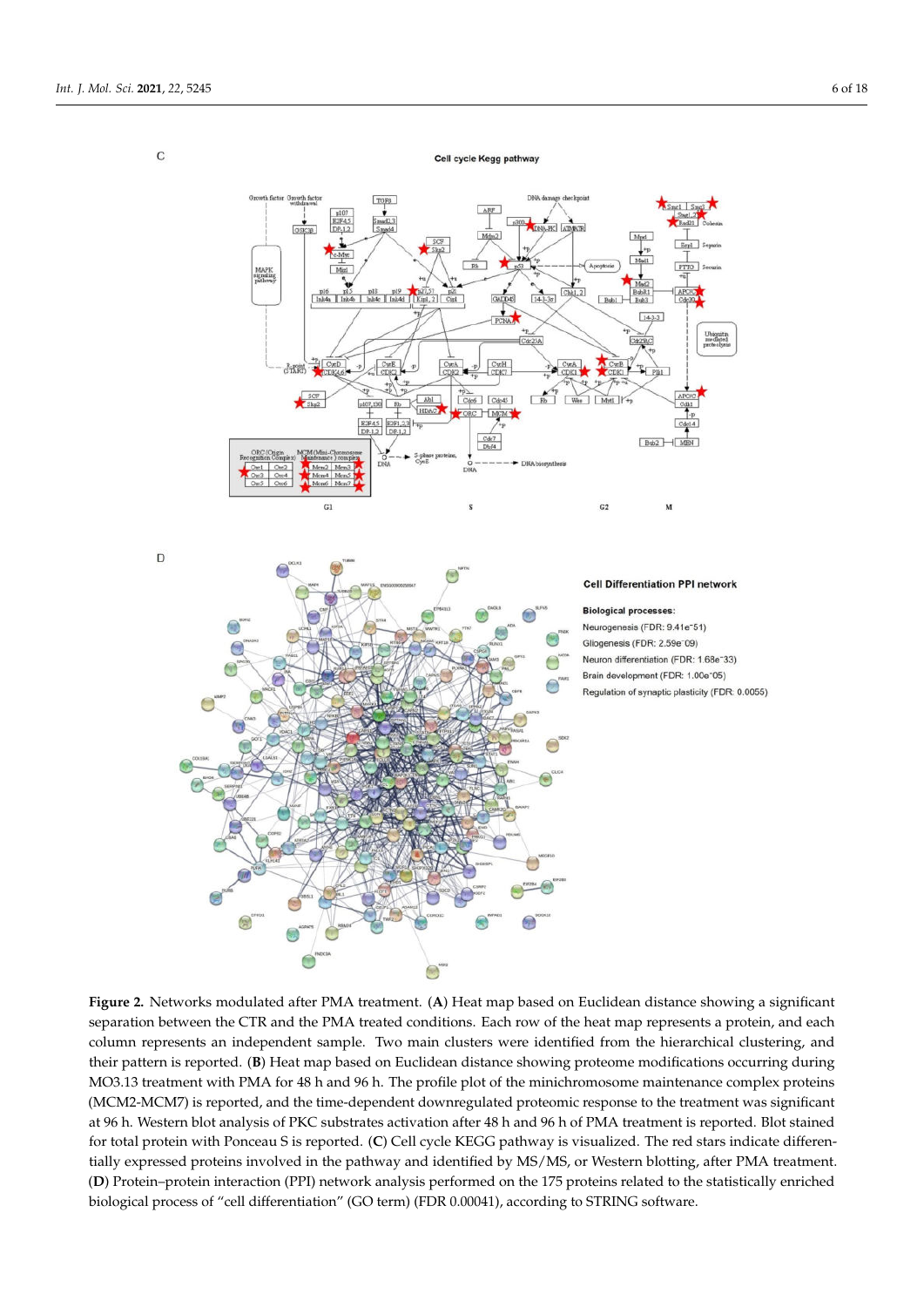Likewise, the cluster of overexpressed proteins after treatment was analyzed. Among the biological processes, cell development (FDR: 4.39e−06), cell differentiation (FDR: 0.00041), and neurogenesis (FDR: 0.00016) GO terms appeared to be statistically enriched. Other biological relevant pathways include the KEGG terms, proteasome (FDR: 5.46e−13), metabolic pathways (FDR: 2.43e−08) and regulation of actin cytoskeleton (FDR: 9.84e−07). In detail, the cell differentiation module proteins were mapped using STRING, showing a well-interconnected protein–protein network (PPI) that includes 175 members (Figure 2D). We hypothesized that a functionally important mediator of PKC differentiation signal could be found in this protein group. Supporting the functional significance of our precedent Western blot results, β-catenin occupies a central position in the PPI network, thus suggesting a possible central role in mediating PKC functional effects. This is consistent with the role of β-catenin signaling in expressing myelin genes, both in the peripheral Schwann cells and in oligodendrocytes [30]. Proteins identified in this network were associated with neurodevelopmental processes and categorized into neurogenesis (FDR: 9.41e−51), neuron differentiation (FDR: 1.68e−33), brain development (FDR: 1.00e−05), regulation of synaptic plasticity (FDR: 0.0055) and gliogenesis (FDR: 2.59e−09). In detail, the gliogenesis biological process included 16 members: CNP, CSPG4, CTNNB1, EEF2, EIF2B3, EIF2B4, GSN, MAP2K1, MAPK1, MMP14, PAFAH1B1, PTPN11, RTN4, STAT3, SUN1 and VIM. In particular, the overexpression of myelin protein 2', 3'-cyclic-nucleotide 3'-phosphodiesterase (CNP) is responsible for dramatic changes in cellular morphology resulting in forming branched processes in OLs [31], and the actin-severing protein gelsolin (GSN) enhances actin dynamics and is essential for OPCs differentiation [32]. Tyrosine-protein phosphatase non-receptor type 11 (PTPN11 or Shp2) is required for OPCs generation and myelination process [33]. Considering other biological processes enhanced significantly in this dataset of proteins, we observed an enrichment of terms related to synaptic plasticity. This group includes BAIAP2, DBN1, MAPK1, MEF2C, NCDN, NPTN, and YWHAG proteins. Recently, a strict functional relationship between synaptogenesis and myelination has been provided, suggesting that signal mutations in synaptic genes could impair synaptic transmission and alter neuronal activity up to destroy oligodendrocyte maturation, myelination or survival [34]. This result could explain and provide functional support for the upregulation of synaptic proteins we observed after PKC activation.

#### *2.3. Signaling Pathways Modulated by PKC Activation*

Based on their structures and activators, PKC isoforms are grouped into three subfamilies known as classical, novel and atypical (Figure 3A).

PKC activation involves a well-defined three steps process that includes maturation, activation and degradation of the activated isoforms. Once stimulated by PMA, classical and novel PKC isoforms are degraded mainly through a proteasomal pathway [35,36]. We searched for PKC isoforms in our MS/MS dataset and identified three different isoforms: PKCα, PKCδ and PKCι. We observed that PMA-activated isoforms PKCα (classical isoform) and PKCδ (novel isoform) were quantified only in CTR and were not detected in all PMA treated samples. On the contrary, the levels of PKCι were unaltered in PMA-treated cells compared to CTR (Figure 3B). We hypothesized that the prolonged exposure to PMA leads to the chronic activation of  $PKC\alpha$  and  $PKC\delta$ , thus activating a negative feedback loop leading to their degradation, as previously described. To confirm this, a significant downregulation of PKCα was observed by Western blotting in MO3.13-treated compared to untreated cells (Figure 3C).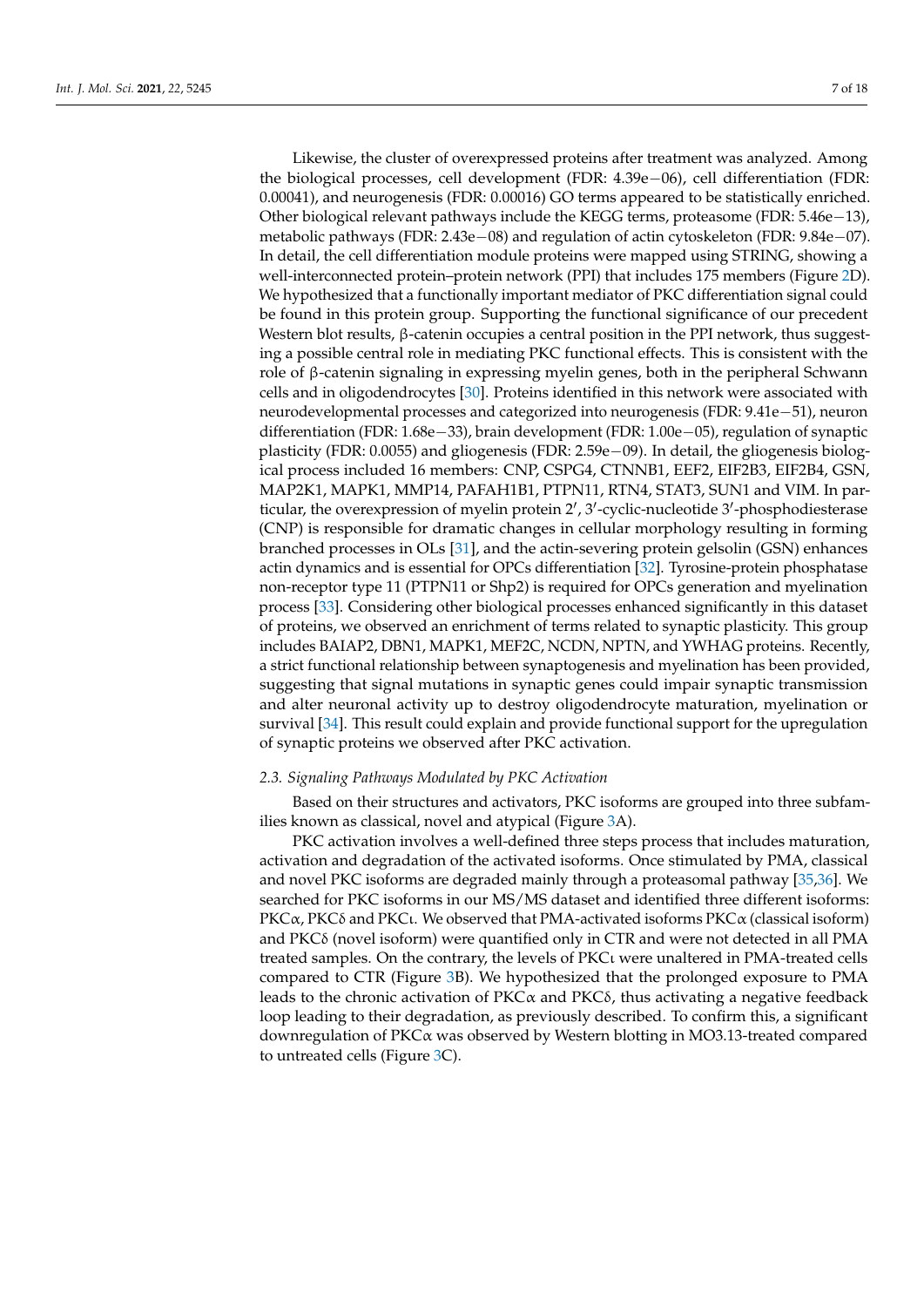

agonists activation of PKC $\alpha$ , PKC $\delta$  and PKCı isoforms. (**B**) Histograms representing LFQ intensities of PKC $\alpha$ , PKC $\delta$  and PKCι isoforms, in logarithmic scale, for CTR and treated cells. PKCι isoforms, in logarithmic scale, for CTR and treated cells. (**C**) Western blotting showing the expression profile of PKCα isoform in CTR and treated cells. MDA PKCα isoform in CTR and treated cells. MDA-231 cell model was used as a positive control. Western blot experiment was **Figure 3.** PKC isoforms and activated biological processes. (**A**) Schematic representation of structural conformation and performed in triplicates.

To identify signaling processes downstream of PKC activation, we subjected to GO analysis differentially expressed proteins with a role in the regulation of signaling. From proteins upregulated after PMA treatment, we derived a list of 161 proteins that we further categorized into specific KEGG pathways. Regulation of actin cytoskeleton (FDR: 1.90e−06), cGMP-PKG-signaling pathway (FDR: 0.00014), MAPK-signaling pathway (FDR: 3.74e−05), hippo-signaling pathway (FDR: 0.00011), Focal adhesion (FDR: 0.00042), neurotrophin-signaling pathway (FDR: 0.00011), PI3K-Akt-signaling pathway (FDR: 0.0011), cAMP-signaling pathway (FDR: 0.0013), NF-kappa B-signaling pathway (FDR: 0.0195) and autophagy (FDR: 0.0031) emerged from this analysis.

Several studies have reported that autophagy's lysosomal and recycling pathway promotes oligodendrocytes differentiation and survival due to its cytoprotective role [37–39]. In our dataset, LC3 (MAP1LC3B), a classic marker of the autophagic process, resulted upregulated (Supplementary Figure S1A). To confirm these data, Western blotting analysis was performed to test expressing p62. As expected, p62 resulted downregulated at 96 h of PMA treatment, compared to the CTR condition, supporting the hypothesis that autophagy is activated during the differentiation process (Supplementary Figure S1B).

Overall, this further supports a model in which multiple signaling networks cooperate to drive a differentiation program and identify biologically targetable components (i.e., network hubs) that are more likely to be functionally associated with the activation of specific PKC subnetworks. To test this idea, we examined the functional role of cytoskeleton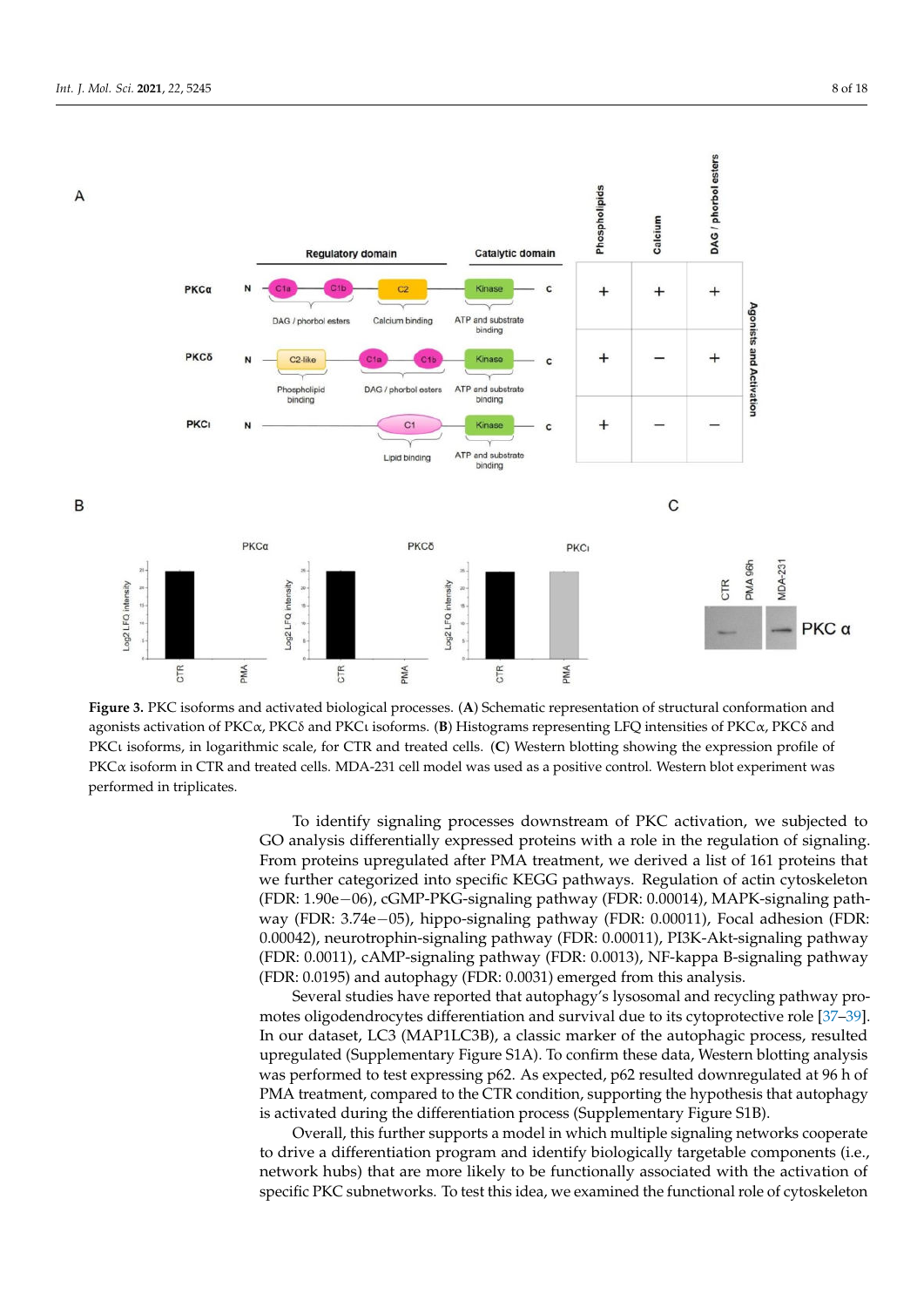

Regulation of actin cytoskeleton Kegg pathway

**Figure 4.** *Cont*.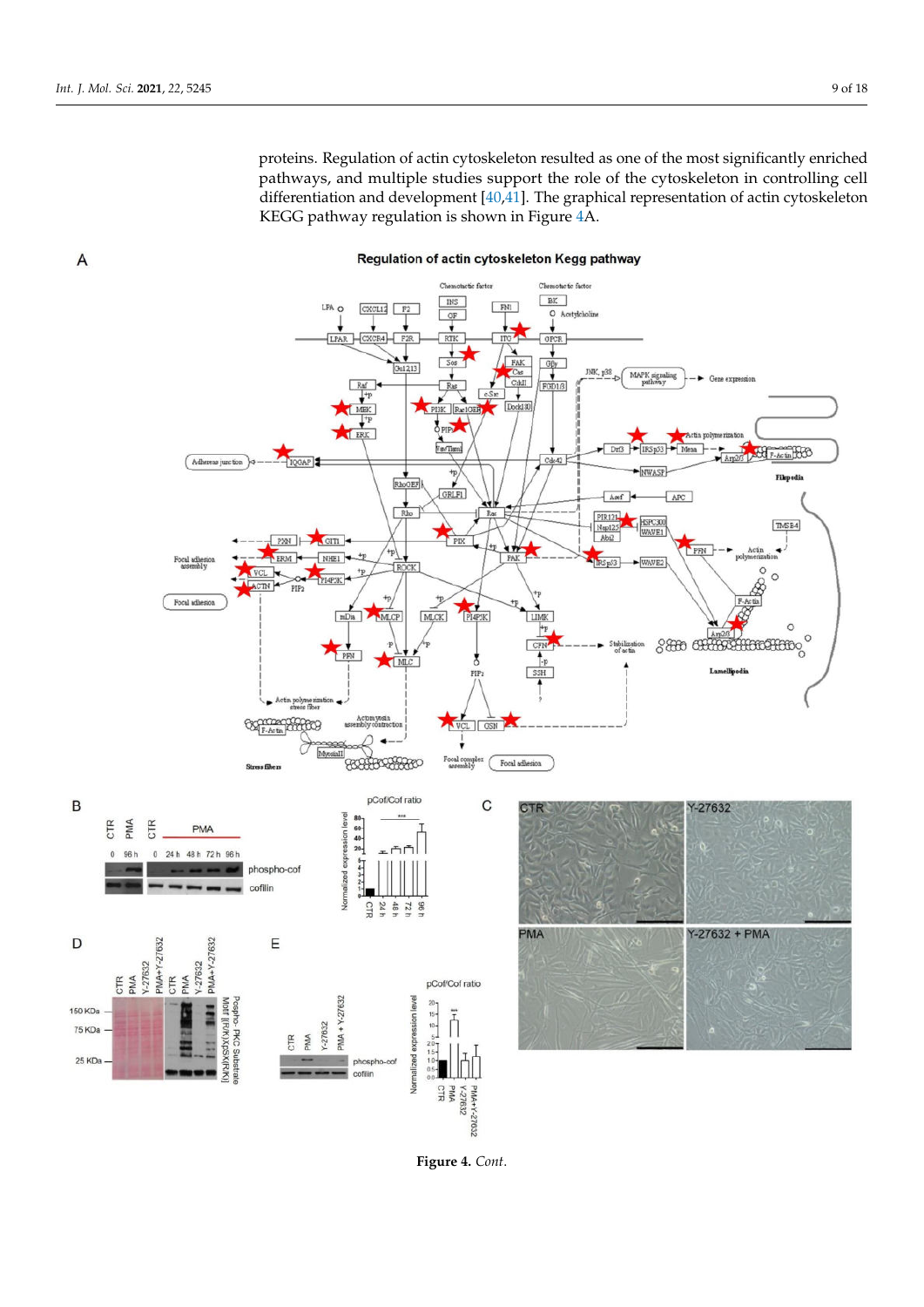

Figure 4. Signaling pathways and transcriptional factors modulated by PKC activation. (A) "Regulation of actin cytoskeleton" KEGG pathway is visualized. Red stars indicated differentially expressed proteins involved in the pathway and expression ratio of phospho-cofilin of the treated condition versus CTR sample. \*\*\*  $p$ -value < 0.001. (C) Phase-contrast images of MO3.13 cells cultured in a normal condition medium or treated with 100 nM PMA and 10  $\mu$ M Y-27632, alone or in combination, for 96 h. Scale bar 200 μm. (**D**) Western blot analysis showing the activation level of PKC substrates identified by MS/MS analysis, or Western blotting, after PMA treatment. (**B**) Expression profile of cofilin and phosphocofilin was detected by Western blot at 0 h, 24 h, 48 h, 72 h and 96 h after treatment with PMA. Histogram represents the in control and treated conditions after 1 h of stimulation. PMA at 100 nM and Y-27632 at 10 µM were used alone or in combination. The detection was performed through a phospho-PKC substrate motif ((R/K)XpSX(R/K)) antibody. The Ponceau S stained membrane is shown to verify the protein loading. (**E**) Western blot analysis showing the expression levels of cofilin and phospho-cofilin after treatment with PMA and Y-27632, used alone or in combination, for 96 h. Histogram represents the expression ratio of phospho-cofilin in the treated conditions versus the CTR sample. \*\*\* *p*-value < 0.001. (**F**) Hierarchical clustering based on Euclidean distance showing the separation between the CTR cells and those treated with PMA and Y-27632, alone and in combination. Profile plots of selected protein groups are shown, displaying distinct behavior concerning treatment.

In this figure, proteins identified by MS/MS and modulated after PMA treatment are shown using red stars. Rho-associated protein kinase (ROCK) protein lies at the center of this network, and several of our identified proteins are directly regulated by this kinase. To determine its possible activation status after PMA treatment, we evaluated the phosphorylation of cofilin, a downstream substrate of ROCK, in PMA-treated and untreated cells. Notably, phospho-cofilin levels, evaluated by Western blotting, significantly increased in a time-dependent manner after PMA stimulation, as shown in Figure 4B. Indeed, phospho-cofilin showed a > 50-fold upregulation after 96 h of PMA treatment. In a time-course experiment, we observed that cofilin phosphorylation was already detectable after 24 h of exposure to PMA (Figure 4B). Collectively, the results indicate an active role for ROCK in PMA treated cells.

To investigate whether cytoskeletal signaling mediated by ROCK affects PKC differentiation in MO3.13, we treated cells with the ROCK inhibitor Y-27643. We observed that PMA-induced morphological modifications of MO3.13 were reduced upon the combined treatment with PMA and Y-27632 (Figure 4C). Compared to the PMA treatment alone, the activation of PKC substrates resulted drastically reduced when PMA and Y-27632 were used simultaneously (Figure 4D). Moreover, the upregulation of phospho-cofilin was abrogated (Figure 4E), suggesting that phosphorylation of cofilin is regulated through the PKC/ROCK axis. To better characterize the effects of ROCK inhibition combined with PKC activation, we performed MS/MS analysis of MO3.13 cells treated with PMA and Y-26732 alone and drug combinations. Heat-map in Figure 4F shows a sample clusterization after ANOVA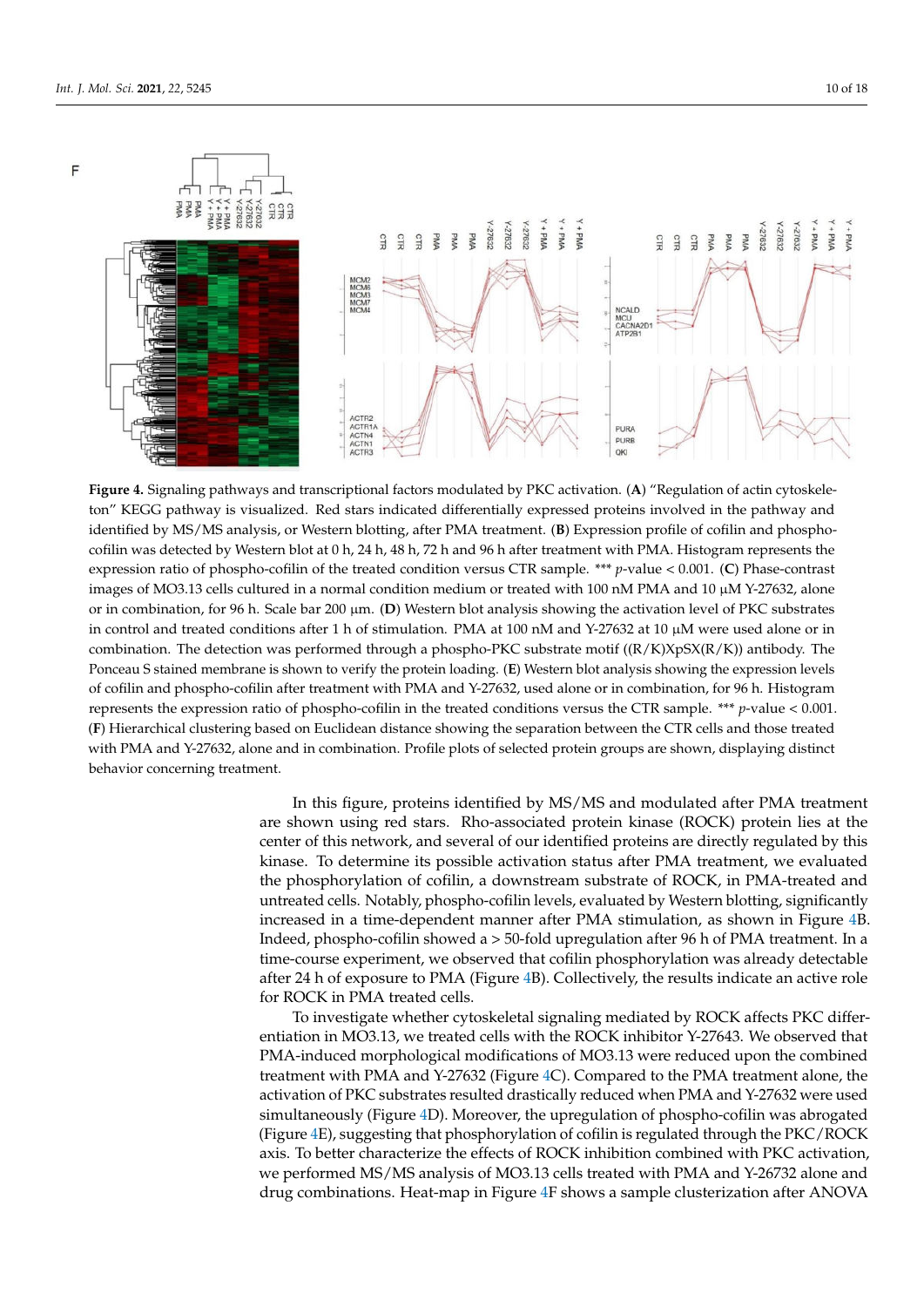statistical analysis of the four groups. When cells were treated both with Y-27632 and PMA, we observed that ROCK inhibition affected specific PKC-enriched protein modules, reflecting the hypothesis that the ROCK pathway regulated particular biological processes. In detail, cell growth cycle and DNA replication biological processes were not influenced by ROCK inhibition. Consistent with this, MCM proteins were modulated in PMA and in PMA + Y-27632-treated samples, as shown in the profile plot of Figure 4F. In addition, proteins involved in calcium transport (NCALD, MCU, CACNA2D1, ATP2B1) were not modulated by the ROCK pathway. On the contrary, actin-related proteins, actinins (ACTR2, ACTR1A, ACTN4, ACTN1, ACTN3) and specific proteins regulating the expression of myelin protein components (PURA, PURB, QKI) resulted impaired after the combined treatment (Figure 4F). In particular, PURA and PURB transcriptional factors showed an increased expression in active myelinating CNS development [42]. Moreover, PURA has been demonstrated to regulate MBP gene transcription [43] and, under particular immunosuppressive conditions, into the demyelinating disease named progressive multifocal leukoencephalopathy, which precisely consists in the degeneration of the oligodendroglial cells [44]. QKI is an RNA-binding protein controlling the proper subcellular localization of MBP [45,46] and the splicing regulation of the myelin-associated glycoprotein (MAG) pre-mRNA [47]. The alteration of QKI expression may result in myelin disorders, such as multiple sclerosis and schizophrenia [48,49]. Recently, Zhou and collaborators highlighted the role of QKI in mature myelin preservation as a transcriptional regulator of genes involved in lipid metabolism. In mice, QKI depletion induced rapid demyelination and neurological disorders [50]. Overall, this finding identifies ROCK as a driver of a PKC module specifically involved in the control of cytoskeletal remodeling. In addition, we also found that the combined treatment with PMA and Y-27632 modulates expressing proteins involved in regulating myelin genes.

The hypothesis that cellular remodeling can regulate cell differentiation is consistent with the enrichment of the Hippo pathway members after PMA treatment. This pathway is involved in regulating many diverse biological processes, ranging from cell proliferation, cell fate determination and regeneration [51]. Specifically, CTNNA1, YWHAG, PPP2R1A, PPP2R2A, PPP1CA, CTNNB1, YWHAQ, PPP1CB, YWHAZ, CTNNA2, PPP2CA, WWTR1 (also known as TAZ) and SMAD1 were included among upregulated proteins. Western blotting analysis confirmed the overexpression of the main Hippo downstream effector YAP after 96 h of PMA treatment (Supplementary Figure S2).

This was consistent with the results of Shimizu and colleagues showing that the knockdown of YAP in OLs impaired their morphology and reduced the interaction with neurons in a co-culture system during myelination [52].

# **3. Discussion**

Colonization of lesions by OPCs and their subsequent differentiation into mature myelinating oligodendrocytes are two essential events occurring during a remyelination process. Molecular mechanisms behind this transformation require a coordinated interplay among biological processes and signaling networks. The activation of PKC signaling drives a differentiation program in different cell types, including oligodendrocytes. For instance, Swire and colleagues demonstrated that PKCε promotes myelination in oligodendrocytes in vivo [53]; Cavaliere and collaborators found that subventricular zone cells differentiate into OLs through PKC activation [5]. Moreover, prior studies showed that PKC activation is an efficient strategy for reprogramming the precursor MO3.13 cells into mature oligodendrocytes [19–23]. An article recently published by Damiano and colleagues described the upregulation of OLs markers, such as MBP, after serotonin binding to a G-coupled protein receptor (5-HT2a) and the activation of PKC [23]. However, the molecular effectors of these events remain to be determined in detail. In this regard, there has never been reported high-throughput profiling effort to identify proteins modulated after PKC activation.

In this work, we performed a global investigation of PKC-induced proteome modifications in the human MO3.13 cell line. To dissect out the mechanism underlying the role of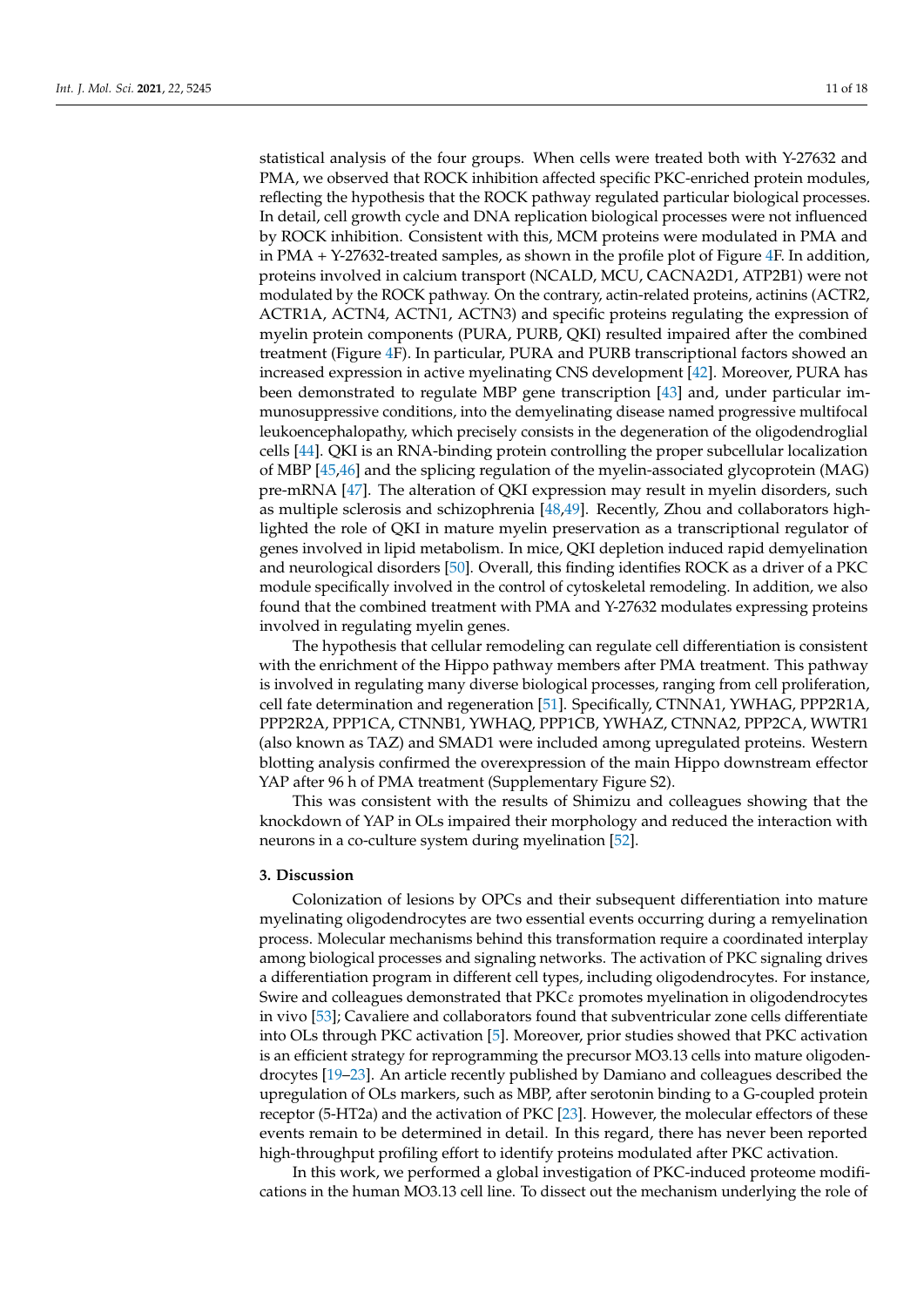PKC on this maturation process, we performed an LC–MS/MS analysis of MO3.13 cells treated with the PKC activator PMA, obtaining a comprehensive characterization of the specific biological processes and molecular hubs that are modulated during the process of oligodendrocyte differentiation. Other works already applied MS to study the process of OL differentiation [18,54].

In MO3.13 cells, PKC stimulation induces rapid phosphorylation of PKC substrates. Specific PKC isoforms are potentially involved in mediating this effect. The expression of  $PKC\alpha$  and PKC $\delta$  isoforms decreased after PMA treatment, in line with the mechanism of PKC regulation by the ubiquitin–proteasome pathway degradation. In several studies, the activation of these isoforms has been associated with the modulation of different processes, including the cell cycle. According to GO analysis, most of the proteins downregulated after PMA treatment are cell cycle components, consistent with previous studies [55]. The finding of Myc downregulation further supports this hypothesis as this protein represents a key transcriptional regulator of the transition from proliferating to differentiating OPCs [56]. Moreover, it has been asserted that, in several cell culture models of differentiation, Myc impairs this biological process maintaining the cells in a proliferative state; furthermore, Myc is dramatically downregulated when cells undergo terminal differentiation [57].

Gliogenesis and cytoskeletal remodeling have emerged as significant enriched biological processes after PKC activation. The gliogenesis program occurs in the developing and adult mammalian brain and consists of the production of glial progenitors and their differentiation into mature glia. Thus, overexpression of proteins involved in such a biological process clearly supports an ongoing differentiation program in the MO3.13 oligodendroglial cell model. In particular, CNP is a well-known abundant marker expressed in pre-myelinating and mature OLs, involved in RNA metabolism of highly myelinating regions and in OLs process formation [31]. Moreover, RTN4 is a protein extensively expressed in OLs, contributing to the differentiation of these cells [58], while Shp2 (or PPTN11) is a crucial controller of normal OPCs generation, differentiation and myelination, likely through MAPK-signaling regulation [33,59]. In this regard, MAP2K1 and MAPK1 are included in this upregulated network.

Cytoskeletal remodeling is also functionally associated with the process of differentiation [60,61], and the kinase ROCK leads at the center of this network. ROCK is broadly involved in cellular processes associated with differentiation and cellular reprogramming. For instance, it has been proven that the activation of Rho/ROCK signaling is responsible for the PMA-induced differentiation of U937 cells since the suppression of this pathway inhibits the maturation process [62]. Conversely, by inhibiting ROCK signaling, it is possible to induce terminal adipocyte trans-differentiation of the chemoresistant osteosarcoma AO cells [63]. Moreover, the pharmacological inactivation of ROCK in human keratinocytes resulted both in the inhibition of their terminal differentiation and in an increased proliferative capacity of these cells; this was in contrast with the effects of the constitutive expression of ROCK2 that led to cell cycle arrest and the expression increase of genes associated with terminal differentiation [64]. Furthermore, McBeath et al. discovered that inhibition of stress fibers formation led human mesenchymal stem cells towards an adipogenic fate, while the constitutive activation of ROCK and, consequently, stress fibers induced osteogenesis in the same cell line [65]. Moreover, in rat and human OPCs, Pedraza and colleagues demonstrated that knockdown of ROCK resulted in OPCs differentiation consisting in huge branches extension, increased and enhanced expression of myelin constituents [66]. All these data confirm that mechanical cues, such as cytoskeletal tension occurring during cell elongation and signaling pathways, are fundamental in the commitment of cell fate. To investigate the potential impact of ROCK on the protein networks orchestrated by PKC in the MO3.13 cell model, we tested if the inhibition of the kinase ROCK could interfere with the PKC-induced differentiation program. To do this, we inhibited the kinase ROCK using the Y-27632 inhibitor. Our data suggest a role for ROCK in the modulation of MO3.13 phenotype due to the reduced spindle-shaped morphology observed after treatment with PMA and the modulation of specific protein groups participating in the general process of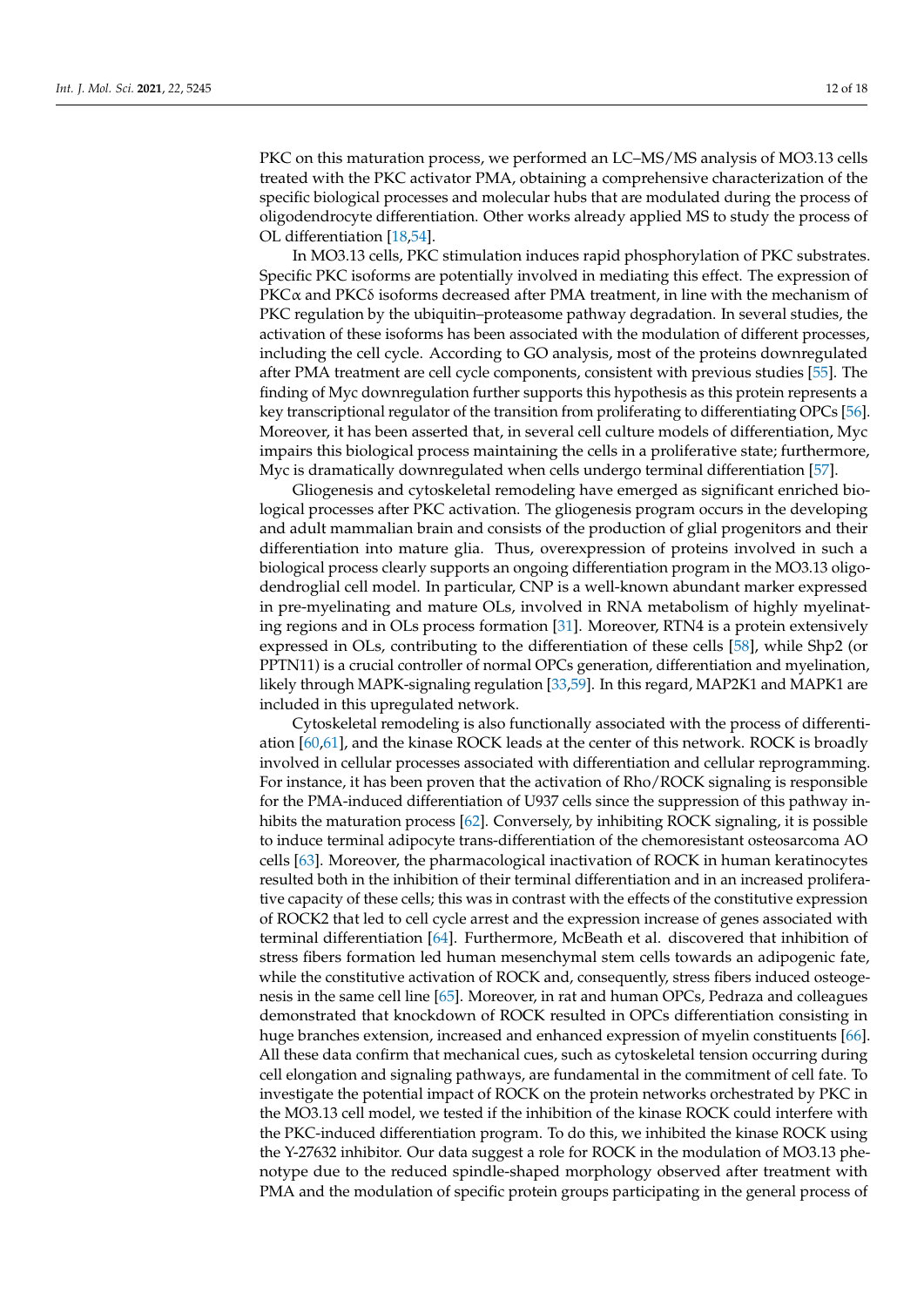differentiation and related to cytoskeletal and mechanotransduction dynamics. However, treatment with Y-27632, combined with PMA, is insufficient to block the activation of protein networks related to cell cycle regulation, DNA remodeling dynamics, calcium transport and neurogenesis, which are probably modulated by other pathways.

# **4. Materials and Methods**

#### *4.1. Cell Culture and Reagents*

MO3.13 cells were purchased by Tebu-bio (www.tebu-bio.com, accessed date: 25 October 2016) and maintained in Dulbecco's modified Eagle's medium (4500 mg/L glucose, EuroClone, Milan, Italy) supplemented with 10% FBS, 100 U/mL penicillin, <sup>100</sup> <sup>µ</sup>g/mL streptomycin and 2 mmol/L glutamine at 37 ◦C in an atmosphere of 5% CO2. To induce PKC activation, MO3.13 cells were daily stimulated with phorbol-12-myristate-13acetate (PMA) (Santa Cruz) at the concentration of 100 nM for 96 h.

#### *4.2. Cell Viability Assay*

Cells were seeded in a 96-well plate  $(5 \times 10^3/\text{well})$  containing 100 µL of the complete medium in each well and let them adhere to the plate overnight. MTT (3-[4, 5- Dimethylthiazol-2-yl]-2, 5-diphenyltetrazolium bromide) test was performed according to the manufacturer's instructions (SIGMA Aldrich, St. Louis, MO, USA). After reducing MTT to purple formazan in living cells, the absorbance of dimethyl sulfoxide (DMSO) dissolved formazan crystals was measured at 570 nm using a microplate reader (iMark microplate absorbance reader, BIORAD). Experiments were performed in triplicates ( $n = 3$ ) and repeated three times.

#### *4.3. Sample Preparation and Mass Spectrometry Analysis*

Whole protein extraction was carried out with the Illustra TriplePrep kit (GE Healthcare, Chicago, IL, USA) according to the manufacturer's protocol. Subsequently, almost 20 µg of protein extract was processed according to the filter-aided sample preparation (FASP) protocol. Protein extract was dissolved and denatured in 8 M urea in 0.1 M Tris/HCl pH 8.5, reduced by an equivalent volume of 0.1 M DTT solution and heated at 56 ◦C for 40 min. The samples were loaded in Amicon Ultra 0.5 centrifugal filter device (Millipore) with a molecular weight cutoff of 10 kDa, washed three times with 8 M urea and centrifuged at 14,000 $\times$  *g* for 30 min. This procedure was followed by the alkylation of the sample with 0.05 M of iodoacetamide solution for 20 min in the dark and centrifugation at 14,000 $\times$  *g* for 30 min. After three washes with 8 M urea and three washes with 0.05 M NH4HCO3, the protein samples were digested by 20  $\mu$ g/mL trypsin solution overnight at 37 °C. Each passage was followed by centrifugation at  $14,000 \times g$  for 30 min. Peptides were collected by centrifugation followed by an additional wash with 0.5 M NaCl. Finally, the peptide mixture was acidified by 0.1% trifluoroacetic acid (TFA) solution, desalted-concentrated on C-18 ZipTip pipette tips from Merck Millipore (Merck KGaA, Darmstadt, Germany), eluted in 80% acetonitrile (ACN) and dried under vacuum. The sample was then resuspended in 20 µL of ACN/H20 (FA 0.1%) (98:2, *v/v*). Shotgun proteomics experiments were conducted in biological triplicates (*n* = 3).

# *4.4. Mass Spectrometry Analysis and Database Searching*

The mass spectrometry analysis on the peptides was gained in reverse phase, using a chromatography system equipped with a pre-column (nano-Acquity Symmetry C18, 180  $\mu$ m ID  $\times$  20 mm, 5  $\mu$ m DP, Waters) to preconcentrate the peptides, and an analytical column (nano-Acquity BEA C18 column, 25 cm  $\times$  75  $\mu$ m ID, 1.7  $\mu$ m DP, Waters), used for their separation. Elution was carried out using a 2 h gradient of ACN/0.1% TFA starting from 5% to 30% for 120 min at a 300 nL/min flow rate. The chromatographic system was coupled with a Q-Exactive Orbitrap mass spectrometer (Thermo Scientific, Waltham, MA, USA) containing a nanoelectrospray ionization source. The analyzer was set with a resolution of 70,000 FWHM, an m/z mass range between 300–1600. An automatic gain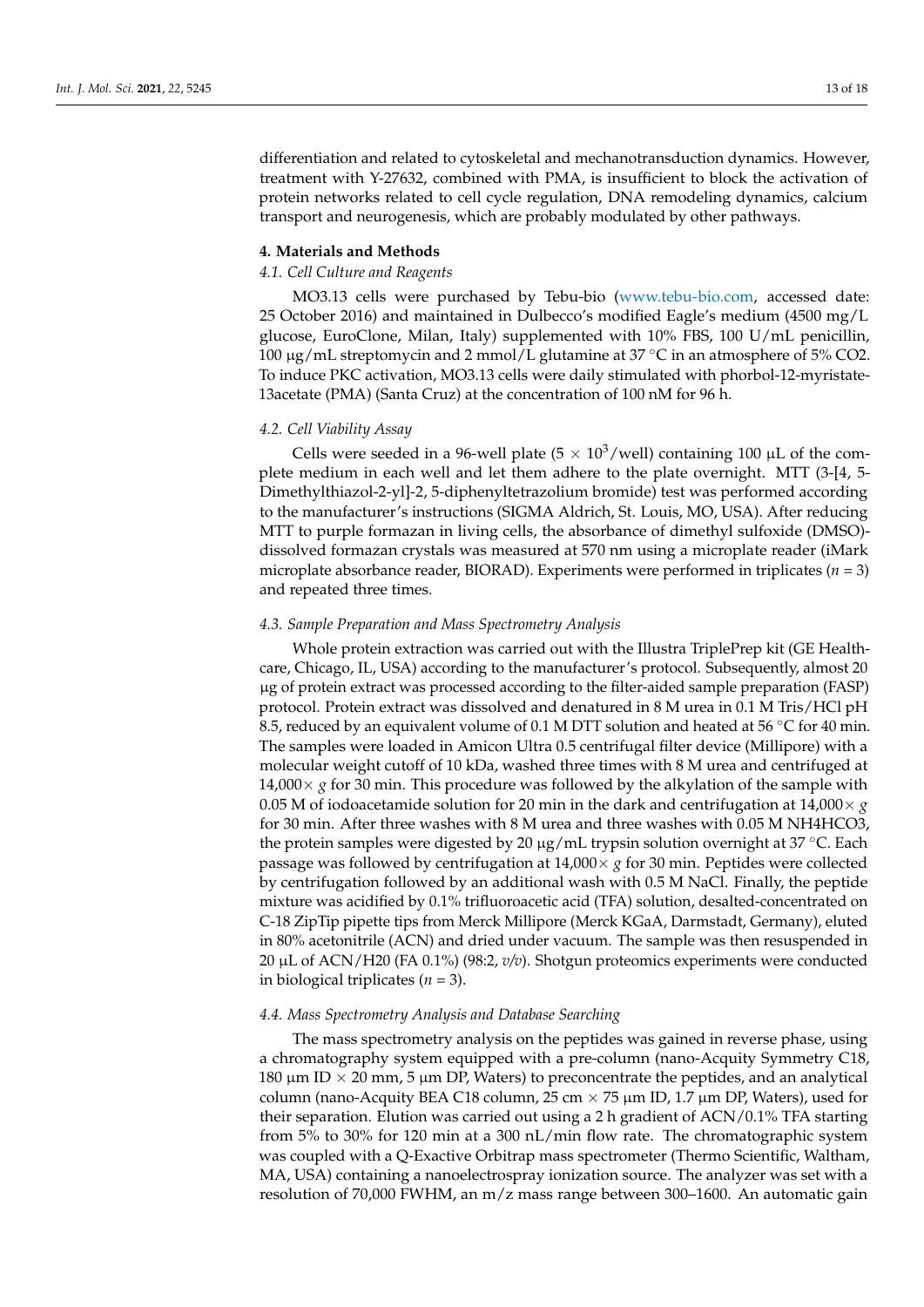control (AGC) of  $3 \times 10^6$  ions was used for a full MS scan and a maximum injection time of 120 ms. The minimum charge status of +2 was retained until +7 to exclude the unassigned load states, the +1 and >+8 charges. The MS/MS analysis was carried out, analyzing the most 10 intense ions within the primary MS study (top 10). The MS/MS fragmentation parameters were set at 17,500 FWHM, an m/z range between 200 and 2000, an AGC of 5E4 ions and a maximum time injection of 60 ms. MaxQuant proteomics software (version 1.6.1.0) [67] was used to analyze MS/MS raw files to match peptide sequences in the Human protein database from UniProt (release uniprot-human-reviewed-042018- 20303seq.fasta), using Andromeda algorithm [68]. False discovery rate was set to 1% for peptides and proteins identification, and a minimum of 2 peptides per protein, with at least 1 unique, was defined. Label-free quantification of proteins was conducted using the MaxLFQ algorithm [69].

### *4.5. Experimental Design and Statistical Rationale*

Shotgun proteomics experiments were conducted in biological triplicates (*n* = 3). Statistical analysis was performed with the Perseus software (version 1.6.2.1) [70]. Proteins identified in the decoy reverse database or only by site modification were not considered for data analysis. We also excluded the potential contaminants, and data were log2 transformed. Data were further filtered to ensure that identified proteins showed expression in at least two of the three biological samples for each considered condition. Missing values were replaced assuming a normal distribution, through the imputation function (downshift = 1.8; width = 0.3). Two-sample tests (*T*-test) or multiple sample tests (ANOVA) were performed (*p*-value = 0.05) to determine statistically significant differential protein expression. For hierarchical clustering, LFQ intensities were first z-scored and clustered using Euclidean as a distance measure for column and row clustering. Functional annotation and characterization of identified proteins were then performed using STRING version 11.0 (https://string-db.org, last accessed date 1 January 2021) [71].

Mass spectrometry data were deposited to the ProteomeXchange Consortium [72] via the PRIDE partner [73] repository with the dataset identifier PXD023336.

#### *4.6. Western Blot Analysis*

Cell lysates were extracted in RIPA buffer (Cell Signaling, Danvers, MA, USA) and quantified by the BRADFORD method (BIORAD, Hercules, CA, USA). About 25 µg of proteins were mixed 1:1 with Laemli buffer (SIGMA, St. Louis, MO, USA) boiled for 5 min, separated by 12% SDS–PAGE and transferred to the Hybond ECL nitrocellulose membrane (GE Healthcare, Chicago, IL, USA). Subsequently, membranes were blocked for 1 h in Blotto A (Santa Cruz, CA, USA) at room temperature and incubated for 1–2 h at room temperature with a primary antibody diluted in Blotto A. After two washes of 10 min with TBST solution (10 mM Tris, pH 8.0, 150 mM NaCl, 0.5% Tween-20), membranes were incubated with HRP-conjugated secondary antibodies for 2 h at room temperature. Membranes were washed twice for 5 min with TBST, and signals were then developed using the Amersham ECL Western blotting detection system (GE Healthcare, Chicago, IL, USA).

Membranes were probed with the following antibodies (1:1000 dilution): phospho-PKC substrate motif ((R/K)XPSX(R/K)) MultiMabTM (#6967), MARCKS (#5607), Phospho-MARCKS (Ser167/170) (8722), p38 (#9212), c-Myc (#13987), myelin basic protein (#78896), β-catenin (#8480), phospho-ERK1/2 (#4370), ERK1/2 (#4695), phospho-AKT substrate (RXXS\*/T\*) (#9614S), PKCα (#9960), SQSTM1/p62 (#39749) were from Cell Signaling. Phospho-cofilin Ser3 (sc-21867-R), p27 (sc-527), β3 tubulin (sc-80005), YAP (sc-101199) were from Santa Cruz Biotechnology. Cofilin 1 (10960-1-AP) was from Proteintech.

Secondary antibodies (HRP-conjugated) were from Santa Cruz Biotechnology (1:2000 dilution) (goat anti-mouse IgG-HRP, sc-2005; goat anti-rabbit IgG-HRP, sc-2004), or from Cell Signaling (1:2000 dilution) (anti-rabbit IgG, HRP-linked antibody #7074, anti-mouse IgG, HRP-linked antibody #7076). Densitometry analyses were performed using ImageJ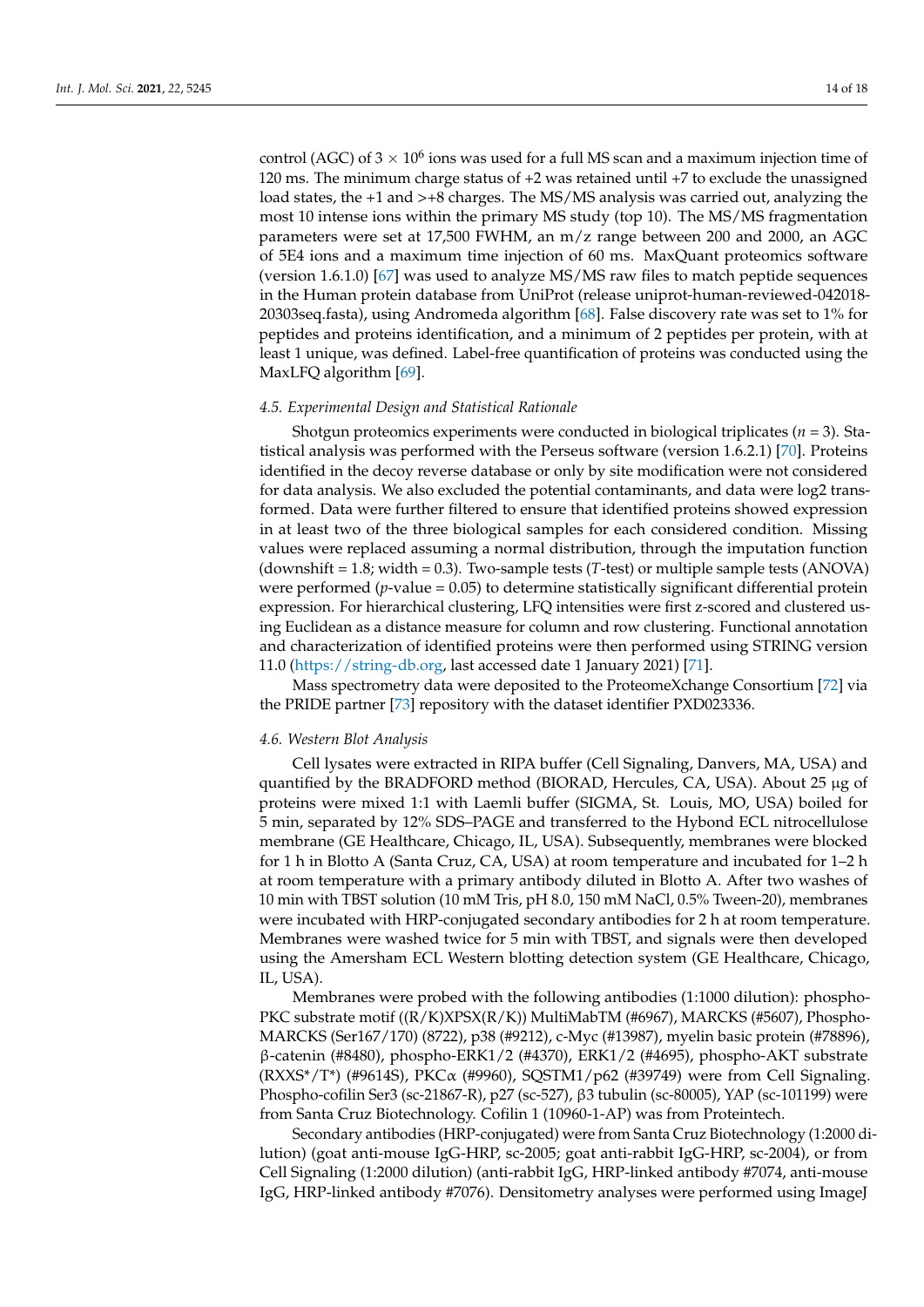(https://imagej.nih.gov, Access on 1 January 2021). Experiments were performed in triplicates  $(n = 3)$  and repeated three times.

# **5. Conclusions**

Our data suggest a model in which the propagation of the signal from PKC, and its downstream target MARCKS, promotes MO3.13 differentiation via modulation of cell cycle processes, cytoskeletal remodeling, cell signaling, metabolism and neurodevelopmental processes. These results agree with the data of Schoor and colleagues, who demonstrated the enrichment of proteins related to cell cycle, nucleic acids metabolism, chromosome reorganization, cytoskeleton organization and lipid metabolism during primary rat OPCs differentiation into OLs [17].

The functional contribution of other molecular dynamics remains to be determined, and further experiments are needed to address this goal. For instance, we observed the modulation of metabolic processes after reprogramming with PMA, and an interesting direction would be to merge the proteome changes and the metabolomics.

**Supplementary Materials:** The following are available online at https://www.mdpi.com/article/10 .3390/ijms22105245/s1.

**Author Contributions:** Conceptualization, M.D. and D.V.; software, M.D., T.C., M.W., I.C.; validation: M.D. and D.V.; formal analysis, M.D. and D.V.; investigation, M.D., D.V., T.C., M.W., I.C.; resources, M.M. and M.S.; data curation, M.D.; writing—original draft preparation, M.D. and D.V.; writing review and editing, I.F., D.P., M.M., M.S.; supervision, D.V., M.M. and M.S.; project administration, M.M.; funding acquisition: M.M. and M.S. All authors have read and agreed to the published version of the manuscript.

**Funding:** This research was funded by PON FSE–FESR 2014–2020—Axis I "Investments in Human Capital" Action I.1-"Innovative PhDs with industrial characterization"—grant number DOT1712250 code 4, CUP F81I17000310007; by PRIN prot. 2017J92TM5 and by grants from the Ministère de L'Education Nationale, de L'Enseignement Supérieur et de la Recherche, Inserm and Erasmus Mundus.

**Institutional Review Board Statement:** Not applicable.

**Informed Consent Statement:** Not applicable.

**Data Availability Statement:** The mass spectrometry proteomics data were deposited to the ProteomeXchange Consortium via the PRIDE partner repository with the dataset identifier PXD023336.

**Acknowledgments:** The authors wish to acknowledge Antonio Danieli (Di.S.Te.B.A.), University of Salento, Italy) for his technical support and M.M. thanks ASL\_LE.

**Conflicts of Interest:** The authors declare no conflict of interest.

# **References**

- 1. Merrell, A.J.; Stanger, B.Z. Adult cell plasticity in vivo: De-differentiation and transdifferentiation are back in style. *Nat. Rev. Mol. Cell Biol.* **2016**, *17*, 413–425. [CrossRef] [PubMed]
- 2. Fagnocchi, L.; Mazzoleni, S.; Zippo, A. Integration of Signaling Pathways with the Epigenetic Machinery in the Maintenance of Stem Cells. *Stem Cells Int.* **2016**, *2016*, 8652748. [CrossRef]
- 3. Hass, R.; Bartels, H.; Topley, N.; Hadam, M.; Köhler, L.; Goppelt-Strübe, M.; Resch, K. TPA-induced differentiation and adhesion of U937 cells: Changes in ultrastructure, cytoskeletal organization and expression of cell surface antigens. *Eur. J. Cell Biol.* **1989**, *48*, 282–293. [PubMed]
- 4. Leli, U.; Cataldo, A.; Shea, T.B.; Nixon, R.A.; Hauser, G. Distinct Mechanisms of Differentiation of SH-SY5Y Neuroblastoma Cells by Protein Kinase C Activators and Inhibitors. *J. Neurochem.* **1992**, *58*, 1191–1198. [CrossRef] [PubMed]
- 5. Cavaliere, F.; Benito-Muñoz, M.; Panicker, M.; Matute, C. NMDA modulates oligodendrocyte differentiation of subventricular zone cells through PKC activation. *Front. Cell. Neurosci.* **2013**, *7*, 261. [CrossRef] [PubMed]
- 6. Nelson, T.; Alkon, D. Neuroprotective versus tumorigenic protein kinase C activators. *Trends Biochem. Sci.* **2009**, *34*, 136–145. [CrossRef] [PubMed]
- 7. Garg, R.B.; Benedetti, L.G.; Abera, M.B.; Wang, H.; Abba, M.C.; Kazanietz, M.G. Protein kinase C and cancer: What we know and what we do not. *Oncogene* **2014**, *33*, 5225–5237. [CrossRef]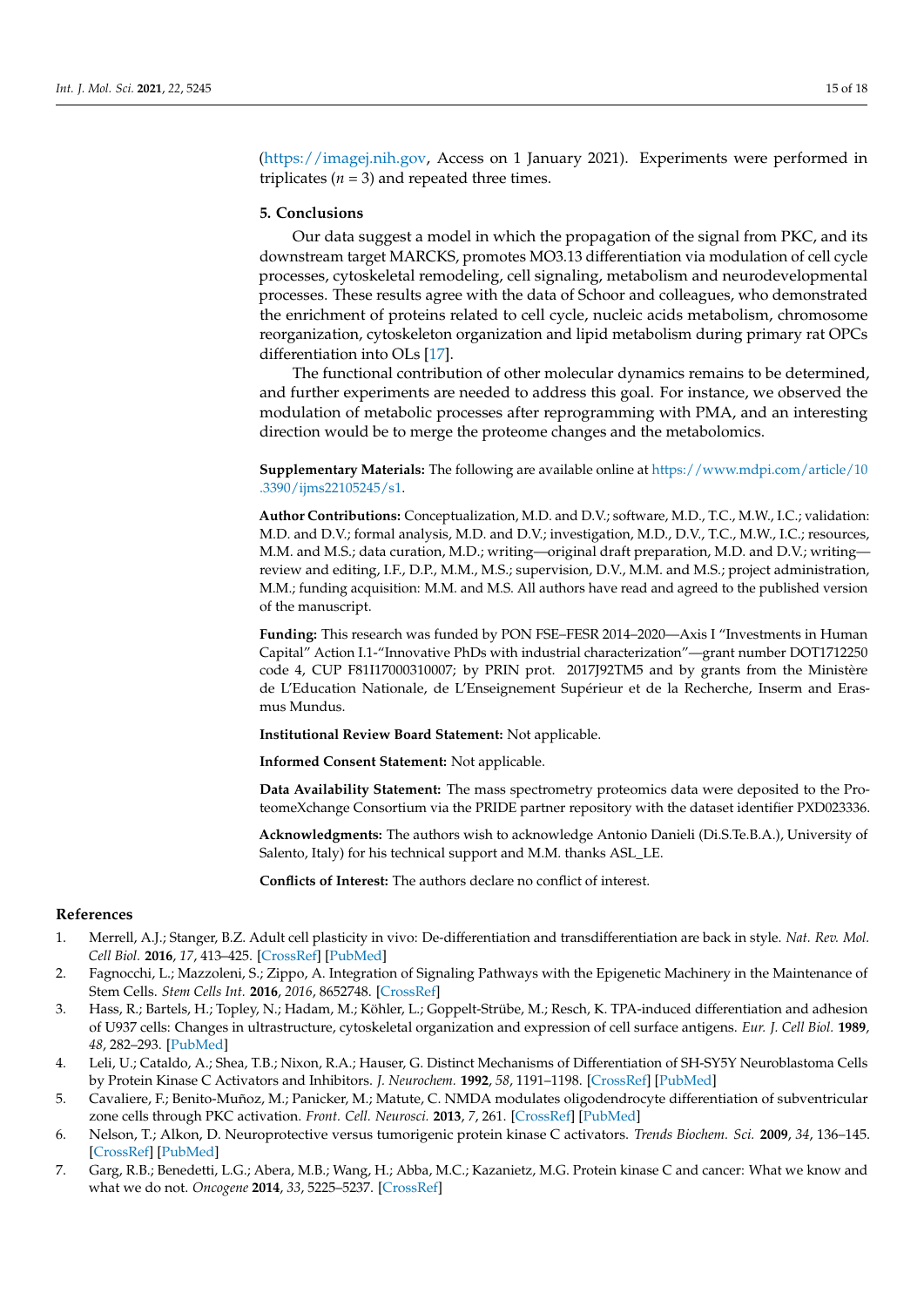- 8. Lin, R.; Taylor, B.V.; Simpson, S., Jr.; Charlesworth, J.; Ponsonby, A.-L.; Pittas, F.; Dwyer, T.; van der Mei, I.A. Novel modulating effects of PKC family genes on the relationship between serum vitamin D and relapse in multiple sclerosis. *J. Neurol. Neurosurg. Psychiatry* **2013**, *85*, 399–404. [CrossRef]
- 9. Garrido, J.L.; Godoy, J.A.; Alvarez, A.; Bronfman, M.; Inestrosa, N.C. Protein kinase C inhibits amyloid β-peptide neurotoxicity by acting on members of the Wnt pathway. *FASEB J.* **2002**, *16*, 1982–1984. [CrossRef] [PubMed]
- 10. Zhang, D.; Anantharam, V.; Kanthasamy, A.; Kanthasamy, A.G. Neuroprotective Effect of Protein Kinase C delta Inhibitor Rottlerin in Cell Culture and Animal Models of Parkinson's Disease. *J. Pharmacol. Exp. Ther.* **2007**, *322*, 913–922. [CrossRef]
- 11. Baumann, N.; Pham-Dinh, D. Biology of Oligodendrocyte and Myelin in the Mammalian Central Nervous System. *Physiol. Rev.* **2001**, *81*, 871–927. [CrossRef]
- 12. Chari, D.M. Remyelination in Multiple Sclerosis. *Int. Rev. Neurobiol.* **2007**, *79*, 589–620. [CrossRef]
- 13. Franklin, R.J.M.; Ffrench-Constant, C. Regenerating CNS myelin—From mechanisms to experimental medicines. *Nat. Rev. Neurosci.* **2017**, *18*, 753–769. [CrossRef]
- 14. Altelaar, A.F.M.; Munoz, J.; Heck, A.J. Next-generation proteomics: Towards an integrative view of proteome dynamics. *Nat. Rev. Genet.* **2012**, *14*, 35–48. [CrossRef]
- 15. Sabidó, E.; Selevsek, N.; Aebersold, R. Mass spectrometry-based proteomics for systems biology. *Curr. Opin. Biotechnol.* **2012**, *23*, 591–597. [CrossRef] [PubMed]
- 16. Iwata, K.; Café-Mendes, C.C.; Schmitt, A.; Steiner, J.; Manabe, T.; Matsuzaki, H.; Falkai, P.; Turck, C.W.; Martins-De-Souza, D. The human oligodendrocyte proteome. *Proteomics* **2013**, *13*, 3548–3553. [CrossRef]
- 17. Schoor, C.; Brocke-Ahmadinejad, N.; Gieselmann, V.; Winter, D. Investigation of Oligodendrocyte Precursor Cell Differentiation by Quantitative Proteomics. *Proteomics* **2019**, *19*, e1900057. [CrossRef]
- 18. Bribián, A.; Medina-Rodríguez, E.M.; Josa-Prado, F.; García-Álvarez, I.; Machín-Díaz, I.; Esteban, P.F.; Murcia-Belmonte, V.; Vega-Zelaya, L.; Pastor, J.; Garrido, L.; et al. Functional Heterogeneity of Mouse and Human Brain OPCs: Relevance for Preclinical Studies in Multiple Sclerosis. *J. Clin. Med.* **2020**, *9*, 1681. [CrossRef] [PubMed]
- 19. McLaurin, J.; Trudel, G.C.; Shaw, I.T.; Antel, J.P.; Cashman, N.R. A human glial hybrid cell line differentially expressing genes subserving oligodendrocyte and astrocyte phenotype. *J. Neurobiol.* **1995**, *26*, 283–293. [CrossRef] [PubMed]
- 20. Boscia, F.; D'Avanzo, C.; Pannaccione, A.; Secondo, A.; Casamassa, A.; Formisano, L.; Guida, N.; Annunziato, L. Silencing or knocking out the Na+/Ca2+ exchanger-3 (NCX3) impairs oligodendrocyte differentiation. *Cell Death Differ.* **2011**, *19*, 562–572. [CrossRef]
- 21. Accetta, R.; Damiano, S.; Morano, A.; Mondola, P.; Paternò, R.; Avvedimento, E.V.; Santillo, M. Reactive Oxygen Species Derived from NOX3 and NOX5 Drive Differentiation of Human Oligodendrocytes. *Front. Cell. Neurosci.* **2016**, *10*, 146. [CrossRef] [PubMed]
- 22. De Rosa, V.; Secondo, A.; Pannaccione, A.; Ciccone, R.; Formisano, L.; Guida, N.; Crispino, R.; Fico, A.; Polishchuk, R.; D'Aniello, A.; et al. D-Aspartate treatment attenuates myelin damage and stimulates myelin repair. *EMBO Mol. Med.* **2019**, *11*, e9278. [CrossRef] [PubMed]
- 23. Damiano, S.; La Rosa, G.; Sozio, C.; Cavaliere, G.; Trinchese, G.; Raia, M.; Paternò, R.; Mollica, M.; Avvedimento, V.; Santillo, M. 5-Hydroxytryptamine Modulates Maturation and Mitochondria Function of Human Oligodendrocyte Progenitor M03-13 Cells. *Int. J. Mol. Sci.* **2021**, *22*, 2621. [CrossRef] [PubMed]
- 24. Abbastabar, M.; Kheyrollah, M.; Azizian, K.; Bagherlou, N.; Tehrani, S.S.; Maniati, M.; Karimian, A. Multiple functions of p27 in cell cycle, apoptosis, epigenetic modification and transcriptional regulation for the control of cell growth: A double-edged sword protein. *DNA Repair* **2018**, *69*, 63–72. [CrossRef]
- 25. Nguyen, L.; Besson, A.; Heng, J.I.-T.; Schuurmans, C.; Teboul, L.; Parras, C.; Philpott, A.; Roberts, J.M.; Guillemot, F. p27kip1 independently promotes neuronal differentiation and migration in the cerebral cortex. *Genes Dev.* **2006**, *20*, 1511–1524. [CrossRef]
- 26. Bretones, G.; Delgado, M.D.; León, J. Myc and cell cycle control. *Biochim. Biophys. Acta* **2015**, *1849*, 506–516. [CrossRef]
- 27. Pedone, E.; Marucci, L. Role of β-Catenin Activation Levels and Fluctuations in Controlling Cell Fate. *Genes* **2019**, *10*, 176. [CrossRef]
- 28. Malumbres, M. Cyclin-dependent kinases. *Genome Biol.* **2014**, *15*, 122. [CrossRef]
- 29. Frese, C.K.; Mikhaylova, M.; Stucchi, R.; Gautier, V.; Liu, Q.; Mohammed, S.; Heck, A.J.; Altelaar, A.M.; Hoogenraad, C.C. Quantitative Map of Proteome Dynamics during Neuronal Differentiation. *Cell Rep.* **2017**, *18*, 1527–1542. [CrossRef]
- 30. Tawk, M.; Makoukji, J.; Belle, M.; Fonte, C.; Trousson, A.; Hawkins, T.; Li, H.; Ghandour, S.; Schumacher, M.; Massaad, C. Wnt/beta-Catenin Signaling Is an Essential and Direct Driver of Myelin Gene Expression and Myelinogenesis. *J. Neurosci.* **2011**, *31*, 3729–3742. [CrossRef]
- 31. Lee, J.; Gravel, M.; Zhang, R.; Thibault, P.; Braun, P.E. Process outgrowth in oligodendrocytes is mediated by CNP, a novel microtubule assembly myelin protein. *J. Cell Biol.* **2005**, *170*, 661–673. [CrossRef]
- 32. Shao, Z.; Lee, X.; Huang, G.; Sheng, G.; Henderson, C.E.; Louvard, D.; Sohn, J.; Pepinsky, B.; Mi, S. LINGO-1 Regulates Oligodendrocyte Differentiation through the Cytoplasmic Gelsolin Signaling Pathway. *J. Neurosci.* **2017**, *37*, 3127–3137. [CrossRef]
- 33. Ehrman, L.A.; Nardini, D.; Ehrman, S.; Rizvi, T.A.; Gulick, J.; Krenz, M.; Dasgupta, B.; Robbins, J.; Ratner, N.; Nakafuku, M.; et al. The protein tyrosine phosphatase Shp2 is required for the generation of oligodendrocyte progenitor cells and myelination in the mouse telencephalon. *J. Neurosci.* **2014**, *34*, 3767–3778. [CrossRef] [PubMed]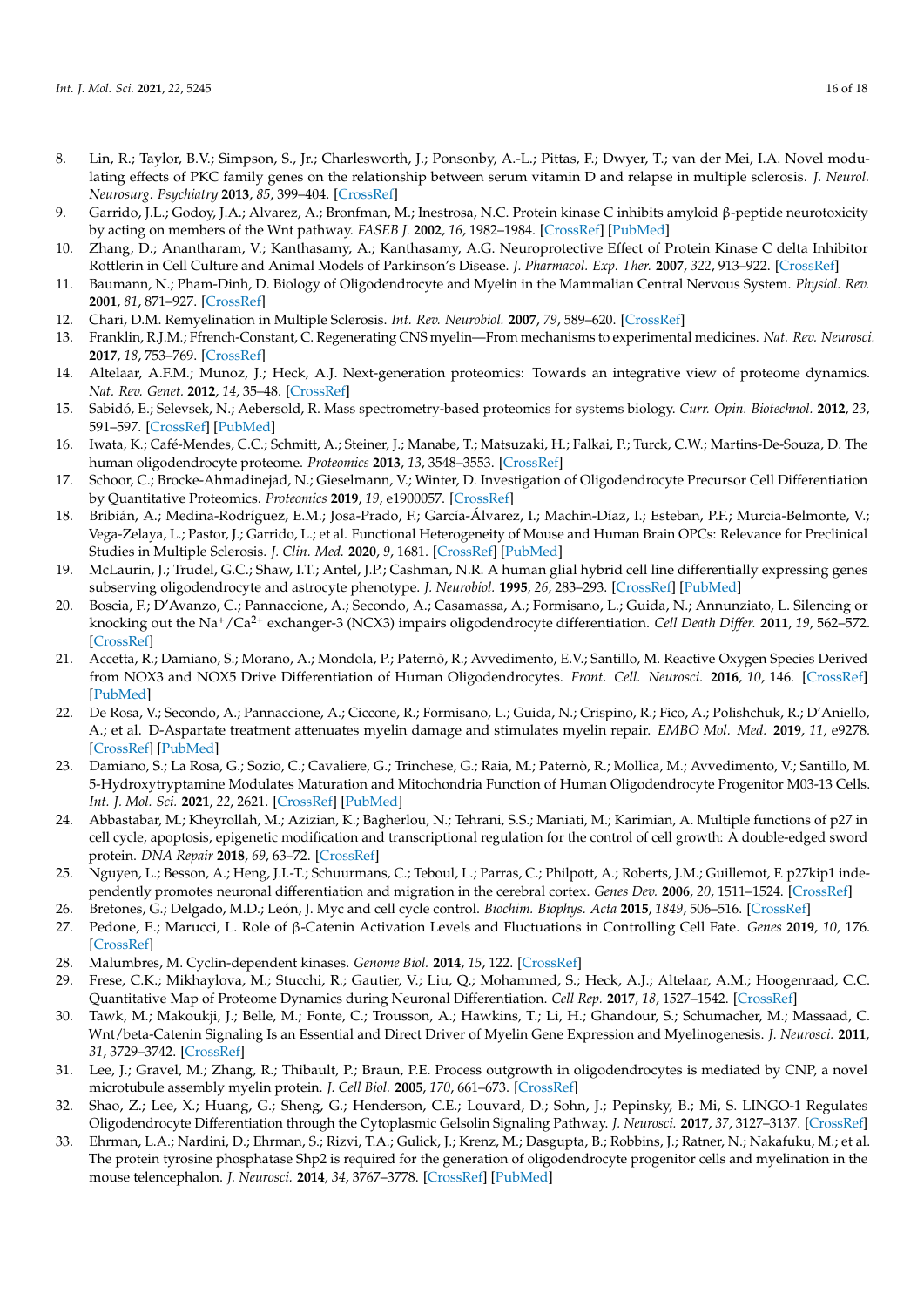- 34. Hughes, A.N.; Appel, B. Oligodendrocytes express synaptic proteins that modulate myelin sheath formation. *Nat. Commun.* **2019**, *10*, 4125. [CrossRef]
- 35. Lu, Z.; Liu, D.; Hornia, A.; Devonish, W.; Pagano, M.; Foster, D.A. Activation of Protein Kinase C Triggers Its Ubiquitination and Degradation. *Mol. Cell. Biol.* **1998**, *18*, 839–845. [CrossRef]
- 36. Zhimin, L.; Tony, H. Degradation of Activated Protein Kinases by Ubiquitination. *Annu. Rev. Biochem.* **2009**, *78*, 435–475. [CrossRef] [PubMed]
- 37. Smith, C.M.; Mayer, J.A.; Duncan, I.D. Autophagy Promotes Oligodendrocyte Survival and Function following Dysmyelination in a Long-Lived Myelin Mutant. *J. Neurosci.* **2013**, *33*, 8088–8100. [CrossRef]
- 38. Bankston, A.N.; Forston, M.D.; Howard, R.M.; Andres, K.R.; Smith, A.E.; Ohri, S.S.; Bates, M.L.; Bunge, M.B.; Whittemore, S.R. Autophagy is essential for oligodendrocyte differentiation, survival, and proper myelination. *Glia* **2019**, *67*, 1745–1759. [CrossRef] [PubMed]
- 39. Pooyan, P.; Karamzadeh, R.; Mirzaei, M.; Meyfour, A.; Amirkhan, A.; Wu, Y.; Gupta, V.; Baharvand, H.; Javan, M.; Salekdeh, G.H. The Dynamic Proteome of Oligodendrocyte Lineage Differentiation Features Planar Cell Polarity and Macroautophagy Pathways. *GigaScience* **2020**, *9*, giaa116. [CrossRef]
- 40. Hogrebe, N.J.; Augsornworawat, P.; Maxwell, K.G.; Velazco-Cruz, L.; Millman, J.R. Targeting the cytoskeleton to direct pancreatic differentiation of human pluripotent stem cells. *Nat. Biotechnol.* **2020**, *38*, 460–470. [CrossRef]
- 41. Ambriz, X.; De Lanerolle, P.; Ambrosio, J.R. The Mechanobiology of the Actin Cytoskeleton in Stem Cells during Differentiation and Interaction with Biomaterials. *Stem Cells Int.* **2018**, *2018*, 1–11. [CrossRef] [PubMed]
- 42. Dobretsova, A.; Johnson, J.W.; Jones, R.C.; Edmondson, R.D.; Wight, P.A. Proteomic analysis of nuclear factors binding to an intronic enhancer in the myelin proteolipid protein gene. *J. Neurochem.* **2008**, *105*, 1979–1995. [CrossRef] [PubMed]
- 43. Haas, S.; Thatikunta, P.; Steplewski, A.; Johnson, E.M.; Khalili, K.; Amini, S. A 39-kD DNA-binding protein from mouse brain stimulates transcription of myelin basic protein gene in oligodendrocytic cells. *J. Cell Biol.* **1995**, *130*, 1171–1179. [CrossRef] [PubMed]
- 44. Daniel, D.C.; Johnson, E.M. PURA, the gene encoding Pur-alpha, member of an ancient nucleic acid-binding protein family with mammalian neurological functions. *Gene* **2018**, *643*, 133–143. [CrossRef]
- 45. Larocque, D.; Pilotte, J.; Chen, T.; Cloutier, F.; Massie, B.; Pedraza, L.; Couture, R.; Lasko, P.; Almazan, G.; Richard, S. Nuclear Retention of MBP mRNAs in the Quaking Viable Mice. *Neuron* **2002**, *36*, 815–829. [CrossRef]
- 46. Zhang, Y.; Lu, Z.; Ku, L.; Chen, Y.; Wang, H.; Feng, Y. Tyrosine phosphorylation of QKI mediates developmental signals to regulate mRNA metabolism. *EMBO J.* **2003**, *22*, 1801–1810. [CrossRef]
- 47. Wu, J.I.; Reed, R.B.; Grabowski, P.J.; Artzt, K. Function of quaking in myelination: Regulation of alternative splicing. *Proc. Natl. Acad. Sci. USA* **2002**, *99*, 4233–4238. [CrossRef]
- 48. Aberg, K.; Saetre, P.; Jareborg, N.; Jazin, E. Human QKI, a potential regulator of mRNA expression of human oligodendrocyterelated genes involved in schizophrenia. *Proc. Natl. Acad. Sci. USA* **2006**, *103*, 7482–7487. [CrossRef] [PubMed]
- 49. McInnes, L.A.; Lauriat, T.L. RNA metabolism and dysmyelination in schizophrenia. *Neurosci. Biobehav. Rev.* **2006**, *30*, 551–561. [CrossRef]
- 50. Zhou, X.; He, C.; Ren, J.; Dai, C.; Stevens, S.; Wang, Q.; Zamler, D.; Shingu, T.; Yuan, L.; Chandregowda, C.R.; et al. Mature myelin maintenance requires Qki to coactivate PPARβ-RXRα–mediated lipid metabolism. *J. Clin. Investig.* **2020**, *130*, 2220–2236. [CrossRef]
- 51. Heng, B.C.; Zhang, X.; Aubel, D.; Bai, Y.; Li, X.; Wei, Y.; Fussenegger, M.; Deng, X. Role of YAP/TAZ in Cell Lineage Fate Determination and Related Signaling Pathways. *Front. Cell Dev. Biol.* **2020**, *8*, 735. [CrossRef]
- 52. Shimizu, T.; Osanai, Y.; Tanaka, K.F.; Abe, M.; Natsume, R.; Sakimura, K.; Ikenaka, K. YAP functions as a mechanotransducer in oligodendrocyte morphogenesis and maturation. *Glia* **2017**, *65*, 360–374. [CrossRef]
- 53. Swire, M.; Kotelevtsev, Y.; Webb, D.J.; Lyons, D.A.; Ffrench-Constant, C. Endothelin signalling mediates experience-dependent myelination in the CNS. *eLife* **2019**, *8*, e49493. [CrossRef] [PubMed]
- 54. Pintado-Sierra, M.; García-Álvarez, I.; Bribián, A.; Medina-Rodríguez, E.; Lebrón-Aguilar, R.; Garrido, L.; de Castro, F.; Fernández-Mayoralas, A.; Quintanilla-López, J. A comprehensive profiling of sulfatides in myelin from mouse brain using liquid chromatography coupled to high-resolution accurate tandem mass spectrometry. *Anal. Chim. Acta* **2017**, *951*, 89–98. [CrossRef] [PubMed]
- 55. Liao, W.-L.; Lin, J.-Y.; Shieh, J.-C.; Yeh, H.-F.; Hsieh, Y.-H.; Cheng, Y.-C.; Lee, H.-J.; Shen, C.-Y.; Cheng, C.-W. Induction of G2/M Phase Arrest by Diosgenin via Activation of Chk1 Kinase and Cdc25C Regulatory Pathways to Promote Apoptosis in Human Breast Cancer Cells. *Int. J. Mol. Sci.* **2019**, *21*, 172. [CrossRef]
- 56. Magri, L.; Gacias, M.; Wu, M.; Swiss, V.; Janssen, W.; Casaccia, P. c-Myc-dependent transcriptional regulation of cell cycle and nucleosomal histones during oligodendrocyte differentiation. *Neuroscience* **2014**, *276*, 72–86. [CrossRef]
- 57. León, J.; Ferrandiz, N.; Acosta, J.C.; Delgado, M.D. Inhibition of cell differentiation: A critical mechanism for MYC-mediated carcinogenesis? *Cell Cycle* **2009**, *8*, 1148–1157. [CrossRef]
- 58. Pernet, V.; Joly, S.; Christ, F.; Dimou, L.; Schwab, M.E. Nogo-A and Myelin-Associated Glycoprotein Differently Regulate Oligodendrocyte Maturation and Myelin Formation. *J. Neurosci.* **2008**, *28*, 7435–7444. [CrossRef]